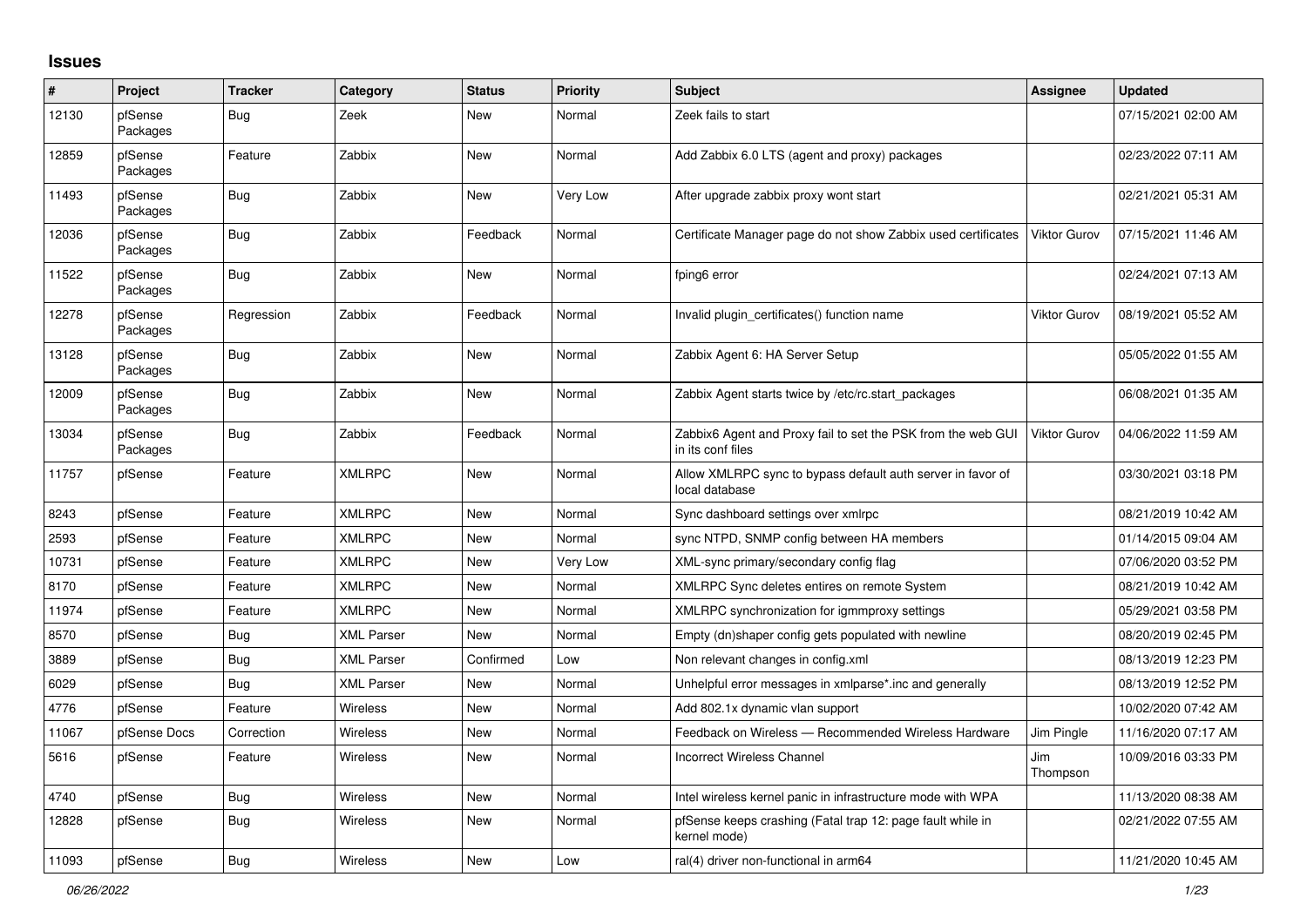| #     | Project             | <b>Tracker</b> | Category      | <b>Status</b> | <b>Priority</b> | <b>Subject</b>                                                                                            | Assignee              | <b>Updated</b>      |
|-------|---------------------|----------------|---------------|---------------|-----------------|-----------------------------------------------------------------------------------------------------------|-----------------------|---------------------|
| 8464  | pfSense             | <b>Bug</b>     | Wireless      | New           | Very Low        | Wireless USB card does not connect to WiFi automatically<br>after reboot/halt                             |                       | 06/19/2020 03:44 AM |
| 7986  | pfSense             | Bug            | Wireless      | New           | Normal          | WLAN card no longer properly initialized under 2.4.0                                                      |                       | 06/19/2020 08:08 AM |
| 11280 | pfSense             | Todo           | WireGuard     | New           | Normal          | Add WireGuard to ALTQ list                                                                                |                       | 04/27/2021 12:32 PM |
| 11588 | pfSense             | Feature        | WireGuard     | New           | Low             | Automatically suggest next IP address in Wireguard interface<br>subnet when creating a peer               |                       | 12/22/2021 03:35 AM |
| 12258 | pfSense<br>Packages | <b>Bug</b>     | WireGuard     | Feedback      | Normal          | Copy key buttons only work in HTTPS mode                                                                  |                       | 02/03/2022 04:57 AM |
| 12924 | pfSense<br>Packages | <b>Bug</b>     | WireGuard     | New           | Normal          | DNS Resolver WireGuard ACL Inconsistency                                                                  | Christian<br>McDonald | 04/10/2022 10:36 AM |
| 12756 | pfSense Docs        | Todo           | WireGuard     | <b>New</b>    | Normal          | Feedback on pfSense Configuration Recipes - WireGuard<br>Remote Access VPN Configuration Example          | Christian<br>McDonald | 05/31/2022 11:42 AM |
| 12667 | pfSense<br>Packages | <b>Bug</b>     | WireGuard     | <b>New</b>    | Normal          | Firewall Crashed After Upgrading Wireguard                                                                |                       | 01/07/2022 09:18 AM |
| 13045 | pfSense<br>Packages | <b>Bug</b>     | WireGuard     | <b>New</b>    | Normal          | Firewall floating rules ignore WireGuard traffic                                                          |                       | 04/11/2022 09:40 AM |
| 12760 | pfSense<br>Packages | <b>Bug</b>     | WireGuard     | New           | Normal          | Link-local addresses disallowed on Wireguard interfaces                                                   | Christian<br>McDonald | 02/07/2022 03:50 AM |
| 13043 | pfSense<br>Packages | <b>Bug</b>     | WireGuard     | <b>New</b>    | Normal          | OSPF over Wireguard interface doesn't populate neighbors<br>after reboot                                  |                       | 04/11/2022 09:22 AM |
| 12178 | pfSense<br>Packages | <b>Bug</b>     | WireGuard     | New           | Low             | WireGuard always shows 'Configuring WireGuard<br>tunnelsdone.' message on boot                            |                       | 07/30/2021 06:58 AM |
| 11498 | pfSense             | Feature        | WireGuard     | New           | Normal          | WireGuard does not pass multicast traffic to peer                                                         | Peter Grehan          | 03/19/2021 10:59 AM |
| 11604 | pfSense             | Feature        | WireGuard     | New           | Normal          | WireGuard Dynamic Listen Port Randomization                                                               |                       | 03/19/2021 10:59 AM |
| 13115 | pfSense<br>Packages | <b>Bug</b>     | WireGuard     | Feedback      | Normal          | WireGuard panic due to KBI changes in "'udp_tun_func_t()'                                                 | Christian<br>McDonald | 05/15/2022 10:47 AM |
| 12525 | pfSense<br>Packages | Feature        | WireGuard     | <b>New</b>    | Normal          | WireGuard Tunnel restore configuration                                                                    | Christian<br>McDonald | 11/17/2021 07:15 AM |
| 12608 | pfSense<br>Packages | <b>Bug</b>     | WireGuard     | New           | High            | WireGuard tunnels monitored by dpinger causing system to<br>stop routing completely in certain situations | Christian<br>McDonald | 12/16/2021 03:14 PM |
| 12513 | pfSense<br>Packages | Feature        | WireGuard     | New           | Normal          | WireGuard Utilization Status (Beyond Active Connection)                                                   | Christian<br>McDonald | 12/22/2021 08:40 PM |
| 12526 | pfSense<br>Packages | Feature        | WireGuard     | New           | Normal          | <b>WireGuard Widget</b>                                                                                   | Christian<br>McDonald | 11/17/2021 07:15 AM |
| 11302 | pfSense             | Feature        | WireGuard     | New           | Normal          | WireGuard XMLRPC sync                                                                                     |                       | 03/19/2021 10:59 AM |
| 6727  | pfSense             | Todo           | Web Interface | New           | Very Low        | Missing file apple-touch-icon-precomposed.png?                                                            | Jared Dillard         | 08/18/2016 02:10 PM |
| 11956 | pfSense             | Feature        | Web Interface | New           | Normal          | "add" button in the top of pages with many user-added items                                               |                       | 07/10/2021 01:01 PM |
| 7996  | pfSense             | <b>Bug</b>     | Web Interface | New           | Very Low        | 2.4.0 Web Interface Issue                                                                                 |                       | 06/25/2022 05:39 PM |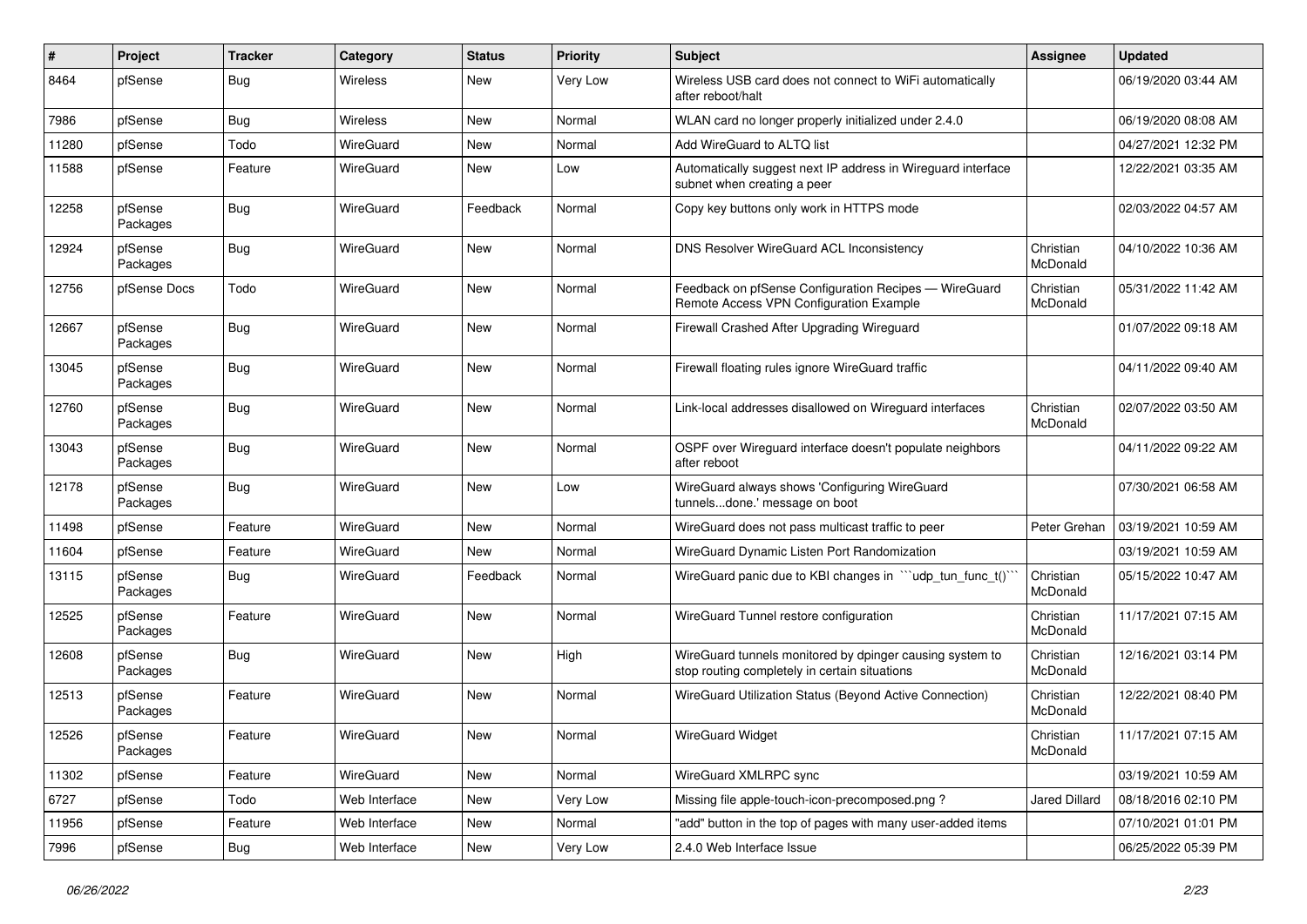| ∦     | Project | <b>Tracker</b> | Category      | <b>Status</b> | <b>Priority</b> | <b>Subject</b>                                                                           | <b>Assignee</b>      | <b>Updated</b>      |
|-------|---------|----------------|---------------|---------------|-----------------|------------------------------------------------------------------------------------------|----------------------|---------------------|
| 628   | pfSense | Feature        | Web Interface | New           | Low             | Ability to specify listen IP address of management services<br>(SSH, web interface)      |                      | 07/09/2021 01:21 PM |
| 8285  | pfSense | Bug            | Web Interface | <b>New</b>    | Normal          | Actions on stale data may result in catastrophic results                                 |                      | 01/16/2018 08:08 PM |
| 12025 | pfSense | Todo           | Web Interface | New           | Very Low        | Add 1:1 Validation to Notify Someone They are 1:1 NAT'ing an<br><b>Interface Address</b> |                      | 06/11/2021 10:05 AM |
| 3899  | pfSense | Feature        | Web Interface | New           | Normal          | Add feature to allow reordering of <package> items in<br/>config.xml</package>           |                      | 09/27/2014 04:40 PM |
| 4628  | pfSense | Feature        | Web Interface | <b>New</b>    | Normal          | Add GUI to manage loader tunables (e.g. loader.conf.local)                               |                      | 09/16/2015 04:28 PM |
| 13244 | pfSense | Feature        | Web Interface | New           | Normal          | Add help text under Timezone settings in the GUI                                         |                      | 06/03/2022 01:00 PM |
| 8558  | pfSense | Feature        | Web Interface | <b>New</b>    | Normal          | Add more table sorting in various UI pages                                               |                      | 08/21/2019 09:14 AM |
| 3882  | pfSense | Feature        | Web Interface | New           | Normal          | Add OUI database to the base system, remove dependency on<br>nmap                        |                      | 03/08/2018 06:44 PM |
| 10514 | pfSense | Feature        | Web Interface | New           | Normal          | Add to every page an unparsed Notes field for administrative<br>reference                |                      | 04/30/2020 06:32 PM |
| 12905 | pfSense | Bug            | Web Interface | New           | Normal          | Add VLAN Re-assignment to Import Interface Mismatch<br>Wizard                            |                      | 03/07/2022 08:05 AM |
| 10468 | pfSense | Feature        | Web Interface | New           | Normal          | Allow to download log files from WebGUI                                                  |                      | 04/17/2020 06:17 AM |
| 7216  | pfSense | Feature        | Web Interface | New           | Normal          | Allow user to choose date display format                                                 | <b>Phillip Davis</b> | 02/02/2018 04:20 PM |
| 5786  | pfSense | <b>Bug</b>     | Web Interface | New           | Normal          | Check WebConfigurator port for conflicts                                                 |                      | 04/21/2022 12:39 PM |
| 7988  | pfSense | Feature        | Web Interface | New           | Normal          | Compact Theme based on Compact-RED with the default<br>theme colors.                     |                      | 10/23/2017 05:34 AM |
| 11268 | pfSense | Bug            | Web Interface | New           | Normal          | Cookie named 'id' prevents Edit form fields being set properly                           |                      | 09/03/2021 06:16 AM |
| 6215  | pfSense | Feature        | Web Interface | New           | Normal          | Create consistent UI for admin access security                                           |                      | 04/20/2016 03:05 PM |
| 6803  | pfSense | Bug            | Web Interface | New           | Normal          | CSRF timeout occurs when it (probably) shouldn't                                         |                      | 11/03/2016 09:43 PM |
| 7943  | pfSense | Bug            | Web Interface | New           | Normal          | CSS Overflow Fix for Drop Down Menus in webConfigurator                                  |                      | 11/21/2020 02:54 PM |
| 6614  | pfSense | Bug            | Web Interface | Confirmed     | Normal          | Dashboard high CPU usage                                                                 |                      | 07/14/2016 03:04 PM |
| 13159 | pfSense | Todo           | Web Interface | New           | <b>Very Low</b> | Decrease distance between img-buttons in webGUI to<br>eliminate mistake entry            |                      | 05/14/2022 06:52 AM |
| 10144 | pfSense | Feature        | Web Interface | New           | Low             | Default Sort Order, DHCP Leases                                                          |                      | 12/31/2019 06:47 PM |
| 12543 | pfSense | <b>Bug</b>     | Web Interface | Feedback      | Normal          | Deleteing a Outbound NAT rule gave me an empty rule and<br>displayed php error in UI.    |                      | 02/14/2022 04:36 AM |
| 6493  | pfSense | <b>Bug</b>     | Web Interface | Confirmed     | Normal          | Dynamic DNS clients slow page load                                                       |                      | 06/17/2016 03:43 AM |
| 986   | pfSense | Feature        | Web Interface | New           | Normal          | Dynamic states view                                                                      |                      | 02/06/2016 04:58 AM |
| 6647  | pfSense | Todo           | Web Interface | New           | Very Low        | <b>Enable Additional Security Headers</b>                                                |                      | 05/14/2021 01:09 AM |
| 11440 | pfSense | Feature        | Web Interface | New           | Low             | Expand collapsed sections by clicking anywhere on header                                 |                      | 10/28/2021 01:35 PM |
| 7956  | pfSense | Feature        | Web Interface | New           | Normal          | Favicon able to match GUI colour setting?                                                |                      | 10/17/2017 06:36 AM |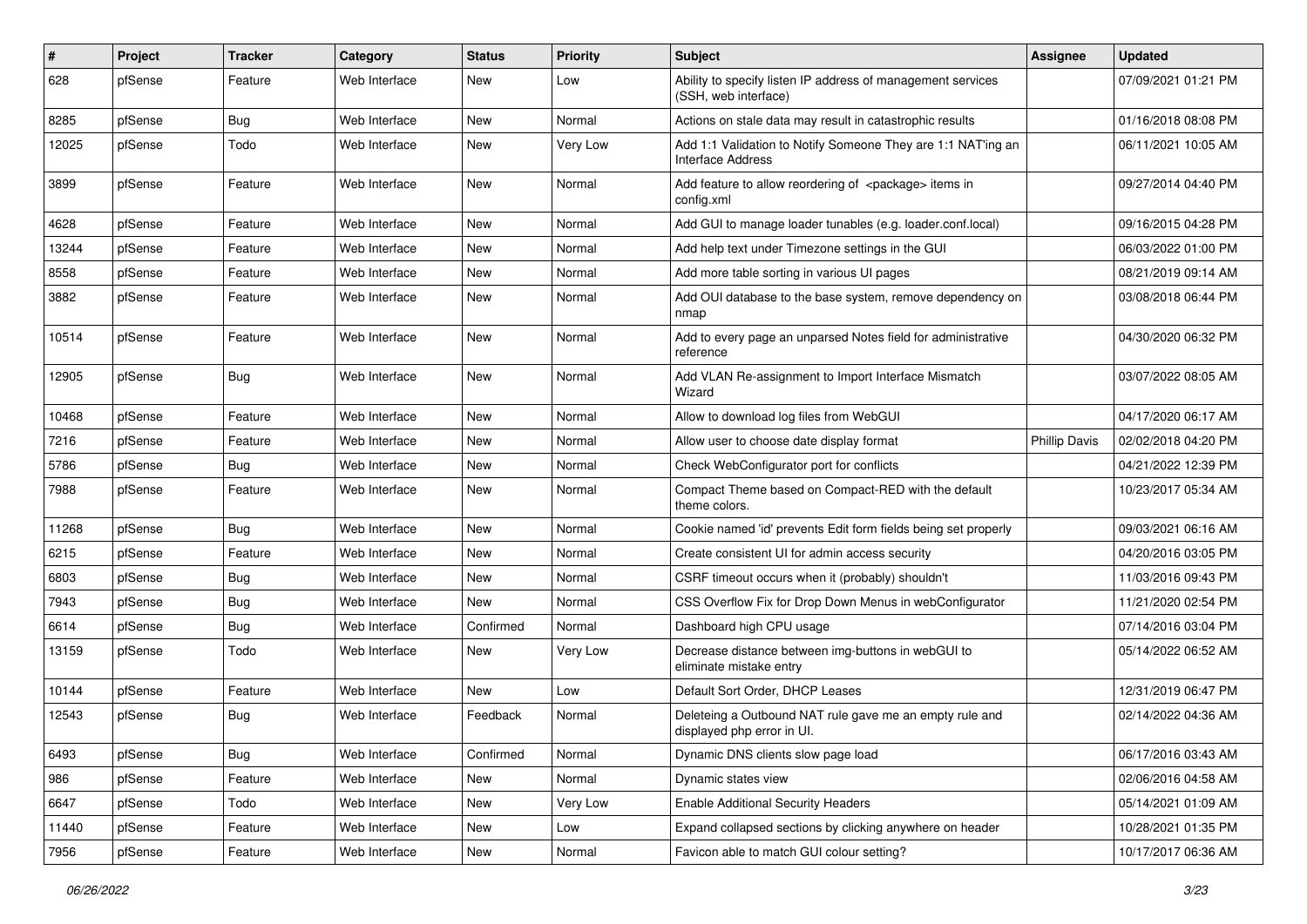| #     | Project | <b>Tracker</b> | Category      | <b>Status</b>                 | <b>Priority</b> | <b>Subject</b>                                                                                 | <b>Assignee</b>      | <b>Updated</b>      |
|-------|---------|----------------|---------------|-------------------------------|-----------------|------------------------------------------------------------------------------------------------|----------------------|---------------------|
| 10701 | pfSense | Bug            | Web Interface | <b>New</b>                    | Very Low        | Firewall Log too wide with Rule Description Column                                             |                      | 06/25/2020 07:36 AM |
| 11566 | pfSense | <b>Bug</b>     | Web Interface | New                           | Low             | Firewall Maximum Table Entries "default size" is whatever is<br>entered                        |                      | 02/27/2021 10:01 AM |
| 8270  | pfSense | Todo           | Web Interface | <b>New</b>                    | Very Low        | Fix grammatically erroneous repetition                                                         |                      | 01/11/2018 08:19 AM |
| 13161 | pfSense | Feature        | Web Interface | New                           | Very Low        | FLASH PORT'S LED button, to help quickly find port that need<br>to be connected to patch&cable |                      | 05/14/2022 06:35 AM |
| 6738  | pfSense | Feature        | Web Interface | New                           | Normal          | GUI Action Buttons replicated to the top of the List                                           |                      | 07/10/2021 01:04 PM |
| 12431 | pfSense | Todo           | Web Interface | <b>Pull Request</b><br>Review | Normal          | GUI pages should use "POST" for AJAX calls, not "GET"                                          | <b>Viktor Gurov</b>  | 05/17/2022 02:20 PM |
| 7957  | pfSense | Feature        | Web Interface | New                           | Normal          | GUI theme - separate "colour" from "compact/normal" in theme<br>dropdown                       |                      | 10/17/2017 06:58 AM |
| 5445  | pfSense | Todo           | Web Interface | <b>New</b>                    | Normal          | Improve banner for "background activity"                                                       |                      | 02/06/2016 04:43 AM |
| 11730 | pfSense | Bug            | Web Interface | New                           | Normal          | Improve visibility of option selections in dark themes                                         |                      | 03/25/2021 09:38 PM |
| 5480  | pfSense | Todo           | Web Interface | <b>New</b>                    | Low             | inconsistent display of default values in fields                                               | <b>Jared Dillard</b> | 03/01/2016 04:59 PM |
| 7402  | pfSense | Bug            | Web Interface | New                           | Normal          | Inconsistent use of htmlentities validation checks                                             |                      | 03/21/2017 08:58 AM |
| 13158 | pfSense | Bug            | Web Interface | <b>New</b>                    | Normal          | Input validation error when applying limiter changes                                           |                      | 05/14/2022 05:32 PM |
| 6011  | pfSense | Bug            | Web Interface | Confirmed                     | Low             | IPv6 link local fails HTTP REFERER check                                                       |                      | 09/04/2016 09:57 AM |
| 11877 | pfSense | <b>Bug</b>     | Web Interface | <b>Pull Request</b><br>Review | Very Low        | Labels and description dissapear in firewall schedule edit.php                                 | <b>Viktor Gurov</b>  | 05/17/2022 02:22 PM |
| 10271 | pfSense | Bug            | Web Interface | <b>New</b>                    | Normal          | Large number of VLAN/LANs make "Interfaces" menu hard to<br>access                             |                      | 02/20/2020 04:46 AM |
| 12734 | pfSense | <b>Bug</b>     | Web Interface | Incomplete                    | Low             | Long hostname breaks DHCP leases layout                                                        |                      | 01/31/2022 01:03 PM |
| 8502  | pfSense | <b>Bug</b>     | Web Interface | Confirmed                     | Low             | main (top) menu items do not drop down in some cases                                           |                      | 07/06/2020 02:39 PM |
| 7238  | pfSense | <b>Bug</b>     | Web Interface | <b>New</b>                    | Normal          | Menu layout broken when using "Hostname in Menu" with long<br>hostnames                        |                      | 02/21/2017 07:01 AM |
| 8641  | pfSense | Feature        | Web Interface | <b>New</b>                    | Normal          | Need way to disable HSTS and/or replace webConfigurator<br>certificate from CLI                |                      | 07/16/2018 10:21 AM |
| 84    | pfSense | Feature        | Web Interface | New                           | Low             | Nightly Filter Summary E-Mail                                                                  | Jim Pingle           | 04/03/2010 06:22 PM |
| 13124 | pfSense | Feature        | Web Interface | <b>Pull Request</b><br>Review | Normal          | Option to wait for interface selection before displaying firewall<br>rules                     |                      | 05/17/2022 02:15 PM |
| 12122 | pfSense | Bug            | Web Interface | <b>New</b>                    | Normal          | Perform greedy actions asychronously                                                           |                      | 07/10/2021 01:10 PM |
| 9293  | pfSense | Feature        | Web Interface | New                           | Low             | Provide WebUI message (banner) prior to login                                                  |                      | 08/14/2019 02:39 PM |
| 1307  | pfSense | Feature        | Web Interface | <b>New</b>                    | Normal          | Request: Option To Resolve Addresses in State Table<br>Summary                                 |                      | 02/06/2016 04:58 AM |
| 6361  | pfSense | Bug            | Web Interface | <b>New</b>                    | Low             | Responsive Mobile Menu issue                                                                   |                      | 05/16/2016 12:09 PM |
| 5367  | pfSense | Bug            | Web Interface | New                           | Normal          | Safari repeatedly tries to reload dashboard                                                    | <b>Jared Dillard</b> | 08/22/2016 11:08 AM |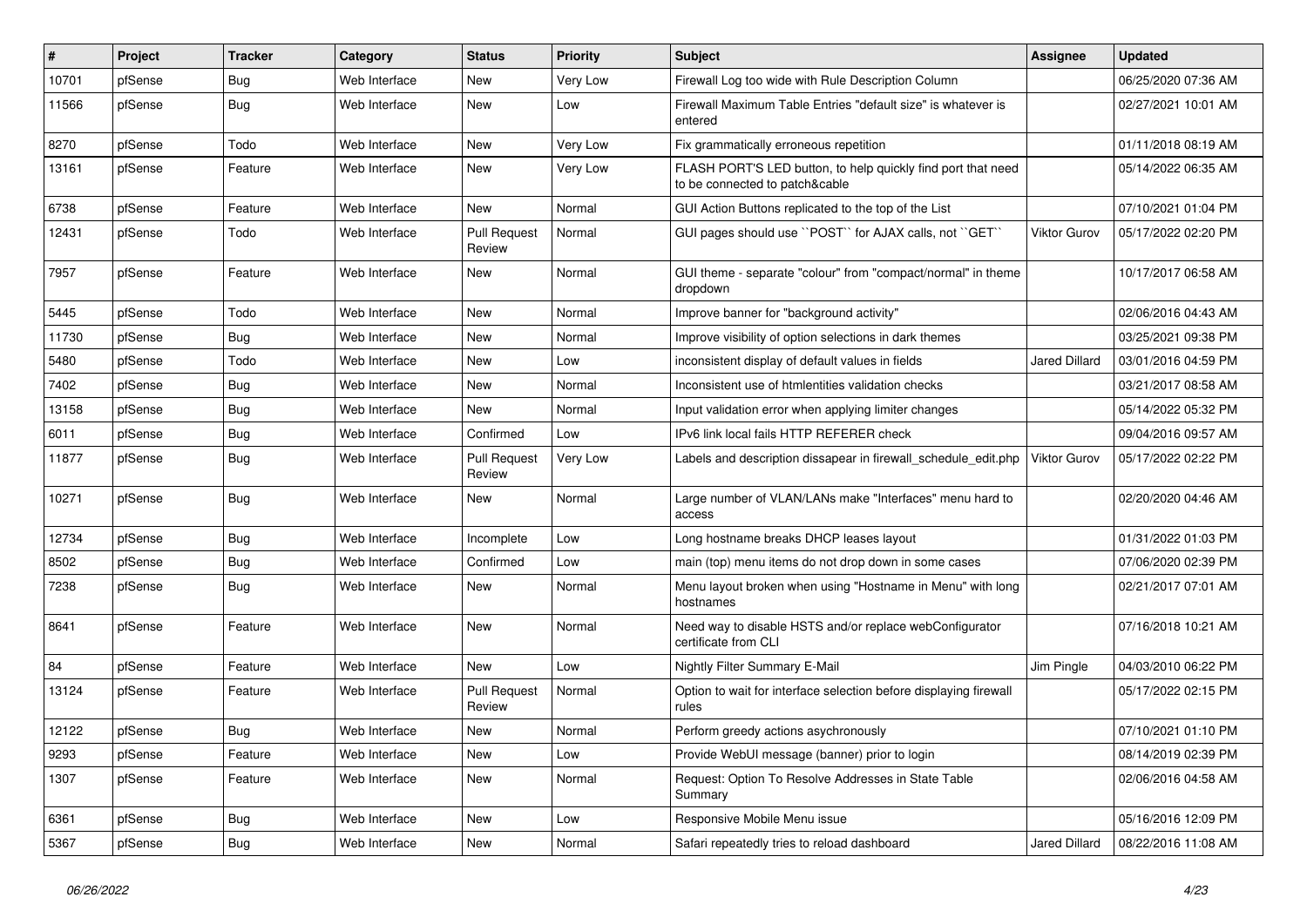| $\vert$ # | Project      | <b>Tracker</b> | Category                    | <b>Status</b>                 | <b>Priority</b> | Subject                                                                                                              | <b>Assignee</b>      | <b>Updated</b>      |
|-----------|--------------|----------------|-----------------------------|-------------------------------|-----------------|----------------------------------------------------------------------------------------------------------------------|----------------------|---------------------|
| 7385      | pfSense      | Todo           | Web Interface               | New                           | Normal          | Sanitize PHP includes                                                                                                |                      | 08/13/2019 03:22 PM |
| 8929      | pfSense      | Feature        | Web Interface               | <b>New</b>                    | Normal          | Scroll bar css dark theme                                                                                            |                      | 08/14/2019 12:16 PM |
| 9717      | pfSense      | Feature        | Web Interface               | New                           | Low             | Search box for pfsense?                                                                                              |                      | 07/05/2020 02:14 PM |
| 3087      | pfSense      | Feature        | Web Interface               | New                           | Normal          | Setup Wizard does not include IPv6 options for interfaces                                                            |                      | 07/10/2013 06:19 PM |
| 10277     | pfSense      | <b>Bug</b>     | Web Interface               | <b>New</b>                    | Normal          | Sorting the log entries does not use year value                                                                      |                      | 02/24/2020 07:46 AM |
| 2234      | pfSense      | Bug            | Web Interface               | Confirmed                     | Low             | Status: Traffic Graph - only shows interface's subnet                                                                |                      | 01/15/2022 08:33 PM |
| 11473     | pfSense      | Bug            | Web Interface               | New                           | Normal          | System Activity shows invalid data on SG-3100                                                                        |                      | 02/19/2021 08:12 PM |
| 11429     | pfSense      | <b>Bug</b>     | Web Interface               | New                           | Normal          | System Log / Settings form activates "Reset Log Files" button<br>on enter                                            |                      | 10/28/2021 01:35 PM |
| 6501      | pfSense      | Todo           | Web Interface               | <b>New</b>                    | Normal          | Tightening up subnet expansion                                                                                       |                      | 08/13/2019 01:23 PM |
| 11508     | pfSense      | Todo           | Web Interface               | <b>Pull Request</b><br>Review | Low             | Update SimplePie to to v1.5.6                                                                                        |                      | 02/23/2021 07:23 AM |
| 6332      | pfSense      | Todo           | Web Interface               | <b>New</b>                    | Normal          | Upgrade encryption options to cover current range of<br>recommendations                                              |                      | 08/13/2019 02:34 PM |
| 8419      | pfSense      | Bug            | Web Interface               | New                           | Normal          | webgui, when menubar is fixed to the top of the screen, the<br>last items of long menus cannot be seen/used.         |                      | 07/19/2018 03:10 PM |
| 9626      | pfSense      | <b>Bug</b>     | Web Interface               | New                           | Normal          | When deny write permission is assigned to a user, there is no<br>error feedback if the user tries to write something |                      | 06/25/2022 05:41 PM |
| 6697      | pfSense      | Todo           | Web Interface               | <b>New</b>                    | Low             | White squares around the numeric values in the Status /<br>Queues page                                               | <b>Jared Dillard</b> | 08/15/2016 03:19 AM |
| 9226      | pfSense      | Feature        | Web Interface               | <b>New</b>                    | Normal          | zfs GUI functionality - alerts                                                                                       |                      | 12/31/2020 02:50 PM |
| 7812      | pfSense      | Feature        | Web Interface               | New                           | Normal          | ZFS handling of autopreplace                                                                                         |                      | 08/13/2019 03:53 PM |
| 11270     | pfSense      | Feature        | <b>VPN</b> (Multiple Types) | New                           | Low             | Consider integrating Nebula mesh VPN                                                                                 |                      | 01/20/2021 03:34 PM |
| 13302     | pfSense Docs | New Content    | Virtualization              | New                           | Normal          | Feature - recipe for pfSense with two NICs in Azure                                                                  |                      | 06/25/2022 12:33 PM |
| 11145     | pfSense Docs | Correction     | Virtualization              | New                           | Very Low        | Feedback on pfSense Configuration Recipes - Virtualizing<br>pfSense with Hyper-V                                     | Jim Pingle           | 03/06/2021 04:14 PM |
| 10482     | pfSense Docs | Correction     | Virtualization              | <b>New</b>                    | Normal          | In AWS, Get System Log may not show output and Get<br>Instance Screenshot may need to be used                        | Jim Pingle           | 04/20/2020 09:07 AM |
| 13016     | pfSense Docs | New Content    | Virtualization              | <b>New</b>                    | Normal          | Workaround for bandwith issues since 2.6 when installed in<br>Hyper-V                                                |                      | 04/01/2022 01:06 PM |
| 12459     | pfSense      | Todo           | Virtual IP Addresses        | New                           | Normal          | Add IP Alias subnet input validation                                                                                 |                      | 10/15/2021 09:35 AM |
| 12542     | pfSense      | <b>Bug</b>     | Virtual IP Addresses        | New                           | Normal          | Cannot assign a same IPv6 Link-Local address to different<br>interfaces                                              |                      | 11/25/2021 01:41 AM |
| 12385     | pfSense      | Bug            | Virtual IP Addresses        | <b>Pull Request</b><br>Review | Normal          | deleteVIP() does not check 1:1 NAT and Outbound NAT rules                                                            | Viktor Gurov         | 05/17/2022 02:21 PM |
| 12451     | pfSense      | Bug            | Virtual IP Addresses        | New                           | Normal          | deleteVIP() does not check RFC2136 Update Source                                                                     |                      | 10/13/2021 10:06 AM |
| 11992     | pfSense      | Bug            | Virtual IP Addresses        | Confirmed                     | High            | GRE Tunnel - Does not work with a virtual IP as endpoint                                                             |                      | 06/04/2021 01:16 AM |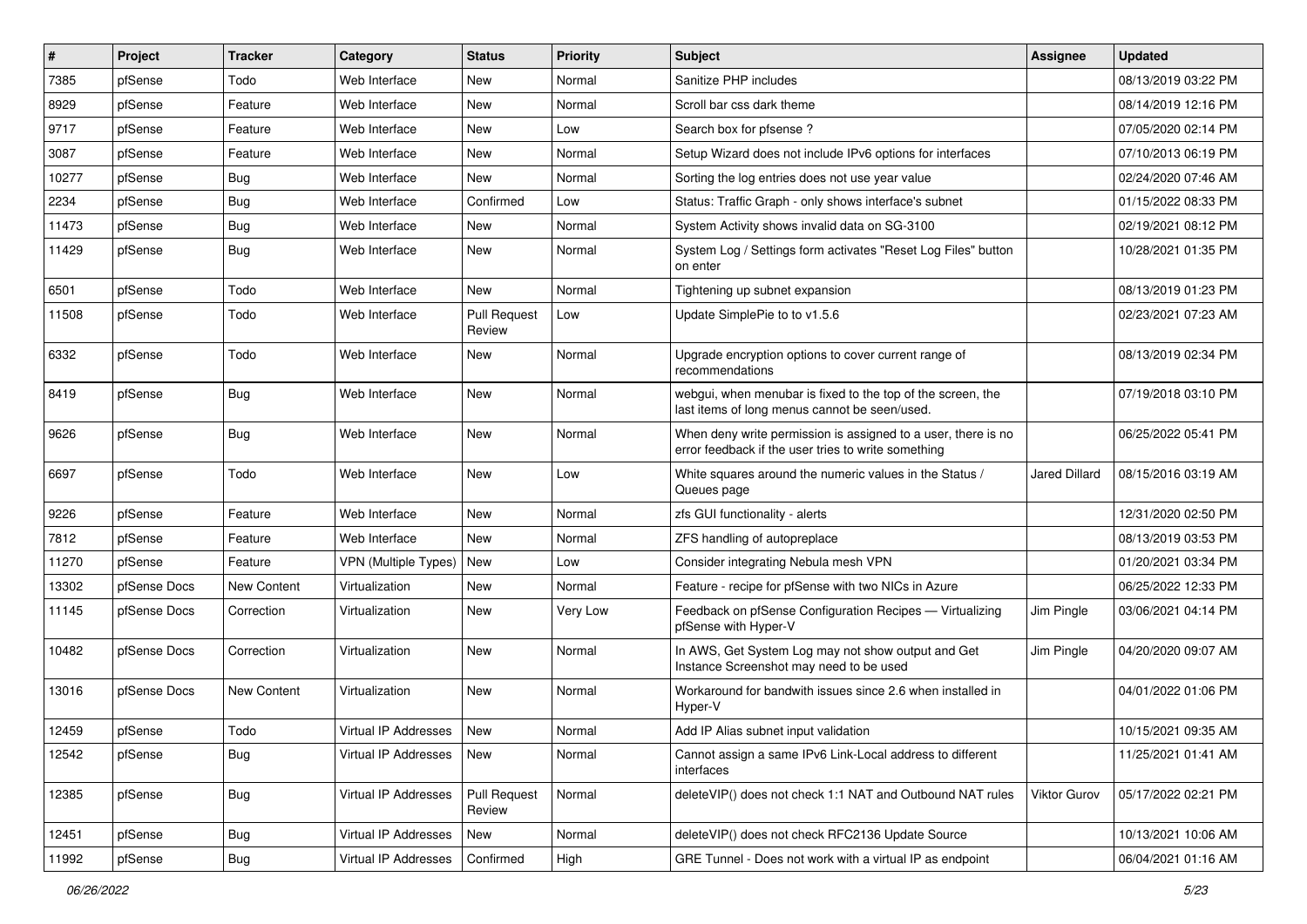| #     | Project | <b>Tracker</b> | Category                     | <b>Status</b> | Priority | <b>Subject</b>                                                                                                                       | <b>Assignee</b> | <b>Updated</b>      |
|-------|---------|----------------|------------------------------|---------------|----------|--------------------------------------------------------------------------------------------------------------------------------------|-----------------|---------------------|
| 12055 | pfSense | Feature        | Virtual IP Addresses         | Feedback      | Normal   | Option to disable XMLRPC Sync for Loopback Virtual IPs                                                                               |                 | 06/18/2021 09:05 AM |
| 5850  | pfSense | Feature        | User Manager /<br>Privileges | New           | Normal   | Limit "WebCfg - System: User Manager page" privilege to<br>non-admins and non-admin groups                                           |                 | 02/19/2017 10:04 AM |
| 6602  | pfSense | Feature        | User Manager /<br>Privileges | <b>New</b>    | Normal   | Config writes denied via "deny config write" permission should<br>notify as such                                                     |                 | 08/20/2019 03:43 PM |
| 521   | pfSense | Feature        | User Manager /<br>Privileges | New           | Normal   | Group manager Assigned Permissions                                                                                                   |                 | 04/18/2010 02:59 PM |
| 10544 | pfSense | Bug            | User Manager /<br>Privileges | <b>New</b>    | Normal   | It's not possible to add a user to group operator using the gui                                                                      |                 | 04/21/2022 12:39 PM |
| 33    | pfSense | Todo           | User Manager /<br>Privileges | <b>New</b>    | Normal   | L2TP users integration with user manager                                                                                             |                 | 02/06/2016 04:53 AM |
| 9621  | pfSense | Feature        | User Manager /<br>Privileges | New           | Normal   | More convenient deletion of single user privileges                                                                                   |                 | 07/09/2019 03:09 AM |
| 9485  | pfSense | <b>Bug</b>     | User Manager /<br>Privileges | New           | Normal   | password match error on system usermanager causes Group<br>membership to be reset.                                                   |                 | 04/26/2019 08:52 AM |
| 1574  | pfSense | Feature        | User Manager /<br>Privileges | New           | Normal   | Password quality enforcment.                                                                                                         |                 | 02/06/2016 04:15 AM |
| 3706  | pfSense | Bug            | User Manager /<br>Privileges | New           | Normal   | Permission order affects default page on limited accounts, but<br>can't reorder                                                      |                 | 02/06/2016 04:10 AM |
| 32    | pfSense | Todo           | User Manager /<br>Privileges | New           | Normal   | PPPoE Server users integration with user manager                                                                                     |                 | 02/06/2016 04:53 AM |
| 4154  | pfSense | Bug            | User Manager /<br>Privileges | Confirmed     | Normal   | RADIUS authentication not working over IPv6                                                                                          |                 | 04/21/2022 12:39 PM |
| 9253  | pfSense | Feature        | User Manager /<br>Privileges | <b>New</b>    | Normal   | RFE: True View-Only WebCFG options                                                                                                   |                 | 08/21/2019 09:21 AM |
| 7863  | pfSense | <b>Bug</b>     | User Manager /<br>Privileges | New           | Normal   | The "WebCfg - All pages" permission inclueds the "User -<br>System: Shell account access" even though that is not a<br>WebCofg page. |                 | 09/16/2017 05:13 AM |
| 5360  | pfSense | Feature        | UPnP/NAT-PMP                 | New           | Normal   | Add possibility to configure independent "UPnP & NAT-PMP"<br>instances                                                               |                 | 10/31/2015 04:25 AM |
| 13222 | pfSense | <b>Bug</b>     | UPnP/NAT-PMP                 | New           | Normal   | CARP IP does not listen for NAT-PMP packets                                                                                          |                 | 05/26/2022 02:28 PM |
| 6926  | pfSense | Bug            | UPnP/NAT-PMP                 | New           | Normal   | Miniupnp advertising expired IPv6 address                                                                                            |                 | 01/15/2022 08:29 PM |
| 4500  | pfSense | <b>Bug</b>     | UPnP/NAT-PMP                 | Confirmed     | Normal   | Some miniupnp port mappings are not displayed in the Status<br>page                                                                  |                 | 04/25/2022 12:49 PM |
| 4265  | pfSense | Feature        | UPnP/NAT-PMP                 | <b>New</b>    | Normal   | UPNP allow use of alias and schedule                                                                                                 |                 | 08/20/2019 02:57 PM |
| 8325  | pfSense | Bug            | UPnP/NAT-PMP                 | New           | Normal   | UPnP not available for pppoe-Clients                                                                                                 |                 | 11/15/2020 10:33 AM |
| 12797 | pfSense | Bug            | UPnP/NAT-PMP                 | <b>New</b>    | Normal   | UPnP+STUN forms invalid outbound NAT rules using the<br>external address discovered from STUN                                        |                 | 02/15/2022 01:01 PM |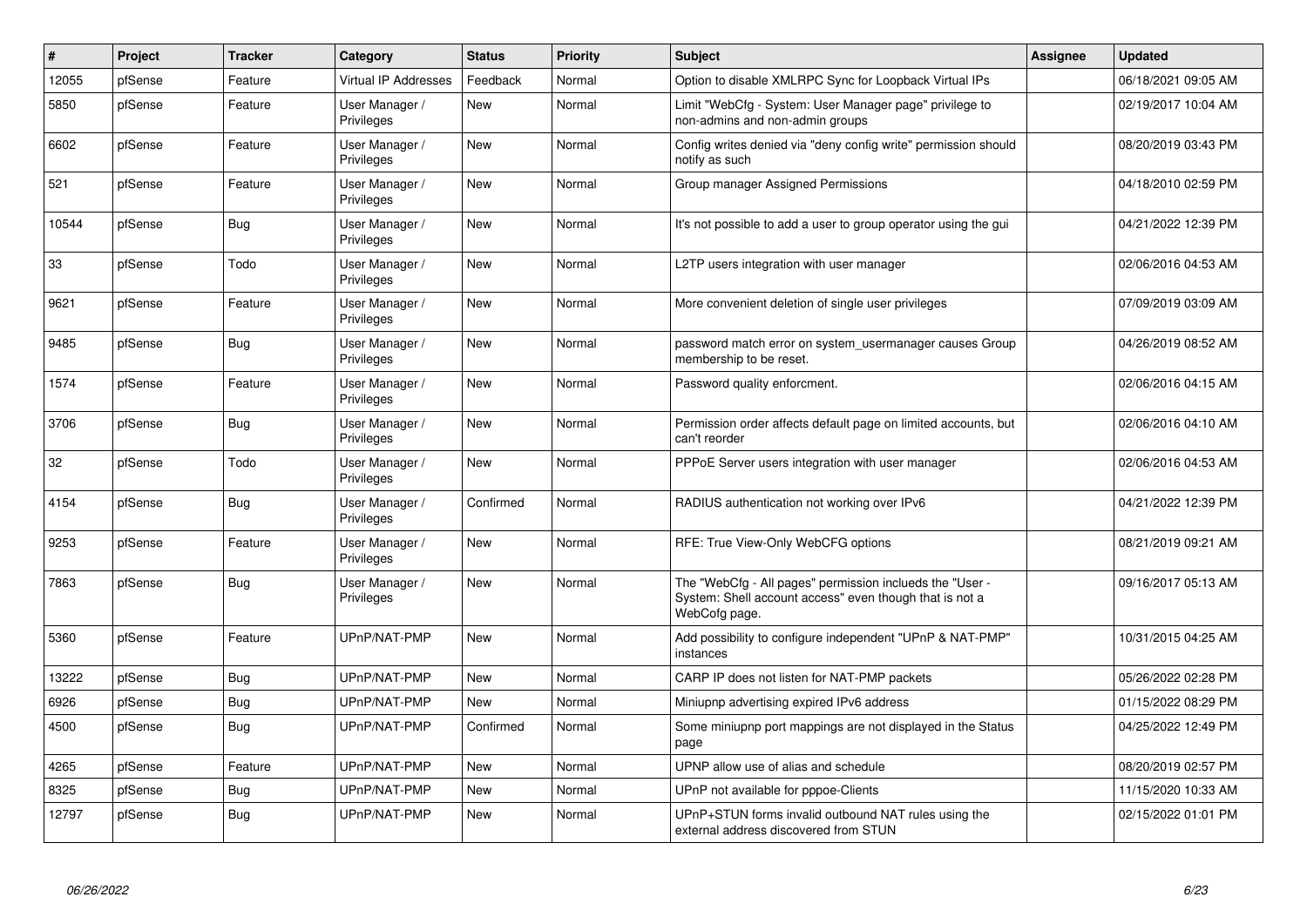| #     | Project             | <b>Tracker</b> | Category                            | <b>Status</b> | <b>Priority</b> | Subject                                                                                                 | Assignee                                 | <b>Updated</b>      |
|-------|---------------------|----------------|-------------------------------------|---------------|-----------------|---------------------------------------------------------------------------------------------------------|------------------------------------------|---------------------|
| 12796 | pfSense             | <b>Bug</b>     | Upgrade                             | Confirmed     | Normal          | 2.5.2 -> 2.6.0 upgrade segfaults if certain packages are<br>installed.                                  |                                          | 05/24/2022 07:43 AM |
| 6917  | pfSense             | Feature        | Upgrade                             | <b>New</b>    | Normal          | Add ability to choose from what IP/IFACE you search for<br>updates                                      |                                          | 11/11/2016 09:51 AM |
| 13187 | pfSense             | Documentation  | Upgrade                             | <b>New</b>    | Normal          | Azure Frequently asked questions                                                                        |                                          | 05/20/2022 06:52 AM |
| 10530 | pfSense             | <b>Bug</b>     | Upgrade                             | New           | Normal          | Convert config version to be based on product version                                                   |                                          | 04/21/2022 12:39 PM |
| 10464 | pfSense             | Todo           | Upgrade                             | <b>New</b>    | Low             | Disallow package updates when a system update is available                                              |                                          | 04/21/2022 12:39 PM |
| 11257 | pfSense             | Feature        | Upgrade                             | New           | Normal          | Installed Packages: Update all button                                                                   |                                          | 01/18/2021 10:45 AM |
| 12768 | pfSense             | Feature        | Upgrade                             | New           | Normal          | pfSense-repo: Make sure default config file exists                                                      |                                          | 05/17/2022 02:32 PM |
| 13252 | pfSense             | Bug            | Upgrade                             | New           | Normal          | reduce frequency of php-fpm socket connection attempts from<br>check reload status                      |                                          | 06/12/2022 11:11 AM |
| 5074  | pfSense             | Feature        | Upgrade                             | <b>New</b>    | Normal          | Standard release notes URLs to facilitate GUI viewing before<br>upgrade                                 |                                          | 04/21/2022 12:39 PM |
| 10310 | pfSense             | <b>Bug</b>     | Upgrade                             | <b>New</b>    | Normal          | Systems with low RAM and several packages may temporarily<br>fail to load large tables after an upgrade |                                          | 03/03/2020 07:55 AM |
| 10237 | pfSense             | Feature        | Upgrade                             | <b>New</b>    | Normal          | Take ZFS snapshot on Upgrade                                                                            |                                          | 04/07/2020 03:58 PM |
| 11619 | pfSense             | <b>Bug</b>     | Upgrade                             | New           | Normal          | Unable to upgrade 2.4.4-p3 to 2.5/21.02-p1                                                              |                                          | 08/15/2021 10:00 AM |
| 10708 | pfSense             | <b>Bug</b>     | Upgrade                             | <b>New</b>    | Normal          | ZFS bootpool boot symlink issue                                                                         | Luiz Souza                               | 03/08/2021 07:03 AM |
| 13280 | pfSense             | <b>Bug</b>     | Unknown                             | New           | Normal          | Entries duplicated in /boot/loader.conf                                                                 |                                          | 06/19/2022 11:11 AM |
| 11777 | pfSense<br>Packages | <b>Bug</b>     | Unbound                             | New           | Very Low        | Input validation prevents DNS Resolver from being disabled                                              |                                          | 04/05/2021 05:51 PM |
| 7977  | pfSense             | Bug            | Translations                        | <b>New</b>    | Normal          | English text shown in stead of translated text (Routing -<br>Gateway groups - edit)                     |                                          | 08/21/2019 11:28 AM |
| 10199 | pfSense             | Todo           | Translations                        | <b>New</b>    | Very Low        | Improve Spanish translation interface                                                                   | Aluisco<br>Miguel<br>Ricardo<br>Mastrapa | 01/22/2020 09:22 AM |
| 1890  | pfSense             | Bug            | Translations                        | <b>New</b>    | Normal          | No gettext support in console scripts                                                                   |                                          | 08/13/2019 12:24 PM |
| 9344  | pfSense             | Bug            | Translations                        | <b>New</b>    | Normal          | OpenVPN click NCP Algorithms will always go to DH<br>Parameters website(in Chinese-Taiwan)              |                                          | 10/21/2021 03:48 AM |
| 8095  | pfSense             | <b>Bug</b>     | Translations                        | <b>New</b>    | Normal          | Unescaped simple quotes break JavaScript features when the<br>French translation is enabled             |                                          | 08/21/2019 09:06 AM |
| 8963  | pfSense             | Bug            | <b>Traffic Shaper</b><br>(Limiters) | New           | Normal          | 2.4.4 Limiters don't work after CARP fail-over                                                          |                                          | 12/10/2018 06:40 AM |
| 6295  | pfSense             | <b>Bug</b>     | <b>Traffic Shaper</b><br>(Limiters) | New           | Normal          | Crash upon applying CODELQ to untagged parent interface<br>when also applied to daughter VLAN           | Luiz Souza                               | 08/20/2019 02:44 PM |
| 1883  | pfSense             | Feature        | <b>Traffic Shaper</b><br>(Limiters) | New           | Normal          | Diag > Limiter Info presentation enhancement                                                            |                                          | 08/20/2019 03:46 PM |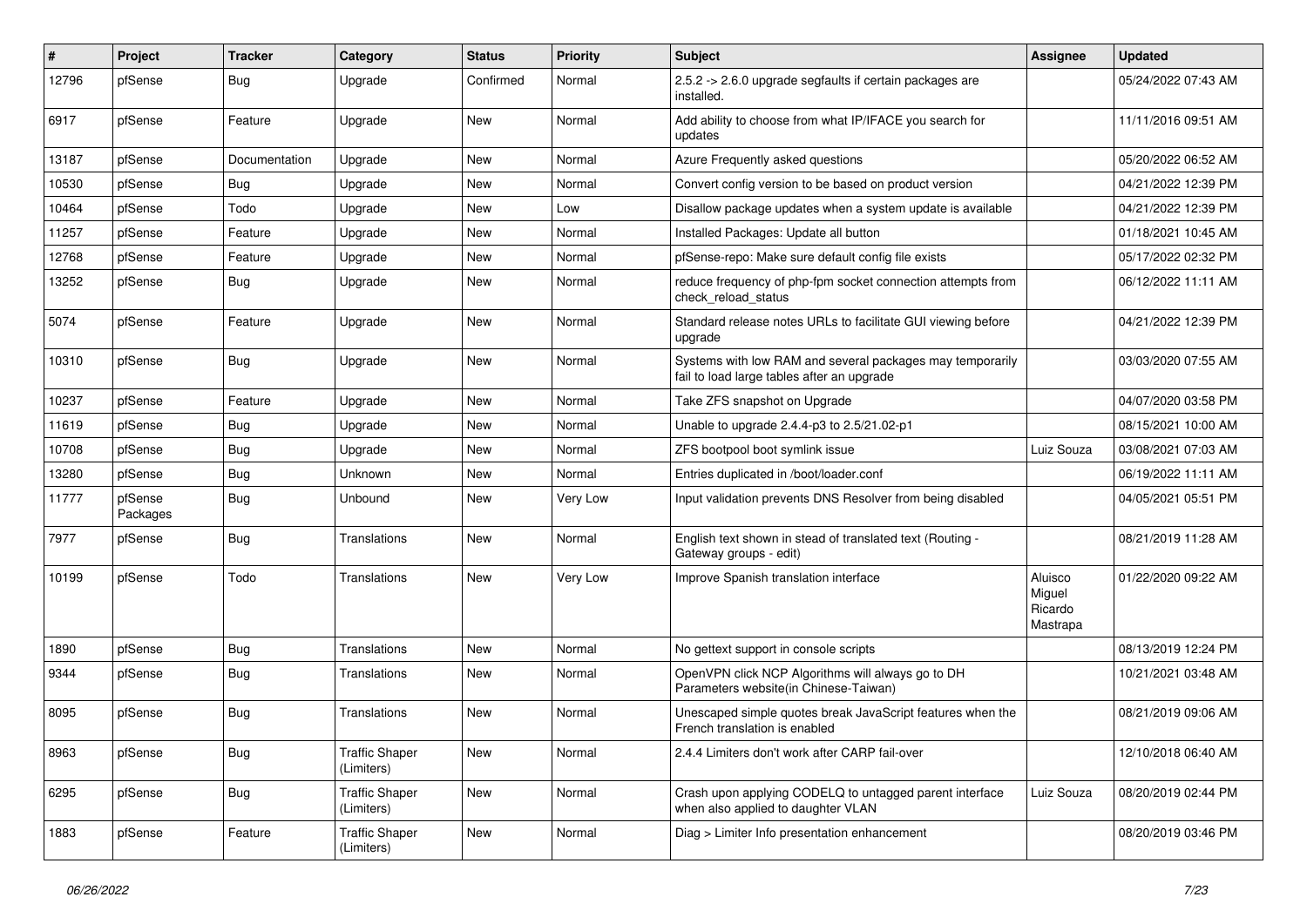| #     | Project | <b>Tracker</b> | Category                            | <b>Status</b>          | <b>Priority</b> | <b>Subject</b>                                                                                                          | Assignee      | <b>Updated</b>      |
|-------|---------|----------------|-------------------------------------|------------------------|-----------------|-------------------------------------------------------------------------------------------------------------------------|---------------|---------------------|
| 12829 | pfSense | Bug            | <b>Traffic Shaper</b><br>(Limiters) | Feedback               | Normal          | Dummynet kernel module fails to load after upgrade.                                                                     |               | 03/17/2022 09:26 AM |
| 8072  | pfSense | Bug            | <b>Traffic Shaper</b><br>(Limiters) | New                    | Normal          | Limiter / Queue mask issues?                                                                                            | Ivor Kreso    | 11/08/2017 07:56 PM |
| 7389  | pfSense | Bug            | <b>Traffic Shaper</b><br>(Limiters) | In Progress            | Normal          | Limiter does not work with transparent proxy                                                                            | Luiz Souza    | 02/01/2021 03:31 PM |
| 1848  | pfSense | Bug            | <b>Traffic Shaper</b><br>(Limiters) | Confirmed              | Normal          | Limiters after policy routing has taken place do not behave<br>correctly                                                |               | 10/25/2014 09:18 PM |
| 3824  | pfSense | <b>Bug</b>     | <b>Traffic Shaper</b><br>(Limiters) | Confirmed              | Normal          | Limiters on bridge break traffic outside locally-configured IP<br>subnets                                               | Luiz Souza    | 11/03/2016 07:16 PM |
| 9024  | pfSense | Bug            | <b>Traffic Shaper</b><br>(Limiters) | Feedback               | Normal          | Ping packet loss under load when using limiters                                                                         |               | 05/12/2022 11:55 AM |
| 11192 | pfSense | Bug            | <b>Traffic Shaper</b><br>(Limiters) | Feedback               | Normal          | Using Limiters causes out of order packets within one TCP or<br><b>UDP flow</b>                                         |               | 01/06/2021 12:09 AM |
| 7899  | pfSense | Bug            | <b>Traffic Shaper</b><br>(ALTQ)     | New                    | Normal          | a floating 'match' rule on LAN does not put traffic from a<br>broswer on a clientpc into a shaper queue                 |               | 09/28/2017 09:16 AM |
| 6696  | pfSense | Bug            | <b>Traffic Shaper</b><br>(ALTQ)     | New                    | Low             | Add configure link to Status > Queues error message if traffic<br>shaping not configured                                | Jared Dillard | 08/21/2019 08:55 AM |
| 10839 | pfSense | Feature        | <b>Traffic Shaper</b><br>(ALTQ)     | New                    | Normal          | Add popular messengers to the Traffic Shaper Wizard                                                                     |               | 08/18/2020 10:07 AM |
| 8483  | pfSense | Feature        | <b>Traffic Shaper</b><br>(ALTQ)     | <b>New</b>             | Normal          | Allow user to choose order of Queues status                                                                             |               | 08/21/2019 09:12 AM |
| 8263  | pfSense | Bug            | <b>Traffic Shaper</b><br>(ALTQ)     | <b>New</b>             | Normal          | Cannot create a nonlinear `Link Share` service curve because<br>of: "the sum of the child bandwidth higher than parent" |               | 11/05/2020 07:31 AM |
| 3465  | pfSense | Bug            | <b>Traffic Shaper</b><br>(ALTQ)     | <b>New</b>             | Normal          | Editing Traffic Shaper queues causes status_queues.php error                                                            |               | 02/19/2014 01:53 AM |
| 13051 | pfSense | Bug            | <b>Traffic Shaper</b><br>(ALTQ)     | <b>New</b>             | Normal          | Firewall traffic shaper by interface selection unknow                                                                   |               | 04/12/2022 07:03 AM |
| 2308  | pfSense | Bug            | <b>Traffic Shaper</b><br>(ALTQ)     | New                    | Normal          | HFSC WebUI doesn't check for "Bandwidth" setting                                                                        |               | 12/04/2012 07:12 PM |
| 11174 | pfSense | <b>Bug</b>     | <b>Traffic Shaper</b><br>(ALTQ)     | Feedback               | Normal          | Incorrect traffic shaping on pppoe interface                                                                            |               | 12/21/2020 11:21 PM |
| 13072 | pfSense | Feature        | <b>Traffic Shaper</b><br>(ALTQ)     | Pull Request<br>Review | Very Low        | Matching background/font colors of queue values with dark<br>theme.                                                     |               | 04/19/2022 07:32 AM |
| 12393 | pfSense | <b>Bug</b>     | <b>Traffic Shaper</b><br>(ALTQ)     | New                    | Low             | Priority of qOthersLow higher than default queues                                                                       |               | 09/21/2021 02:48 PM |
| 8712  | pfSense | Feature        | <b>Traffic Shaper</b><br>(ALTQ)     | New                    | Normal          | QOS on ipsec links                                                                                                      |               | 06/22/2020 06:27 AM |
| 5813  | pfSense | Feature        | <b>Traffic Shaper</b><br>(ALTQ)     | New                    | Normal          | Replacement of layer7 filter                                                                                            |               | 02/18/2017 05:08 PM |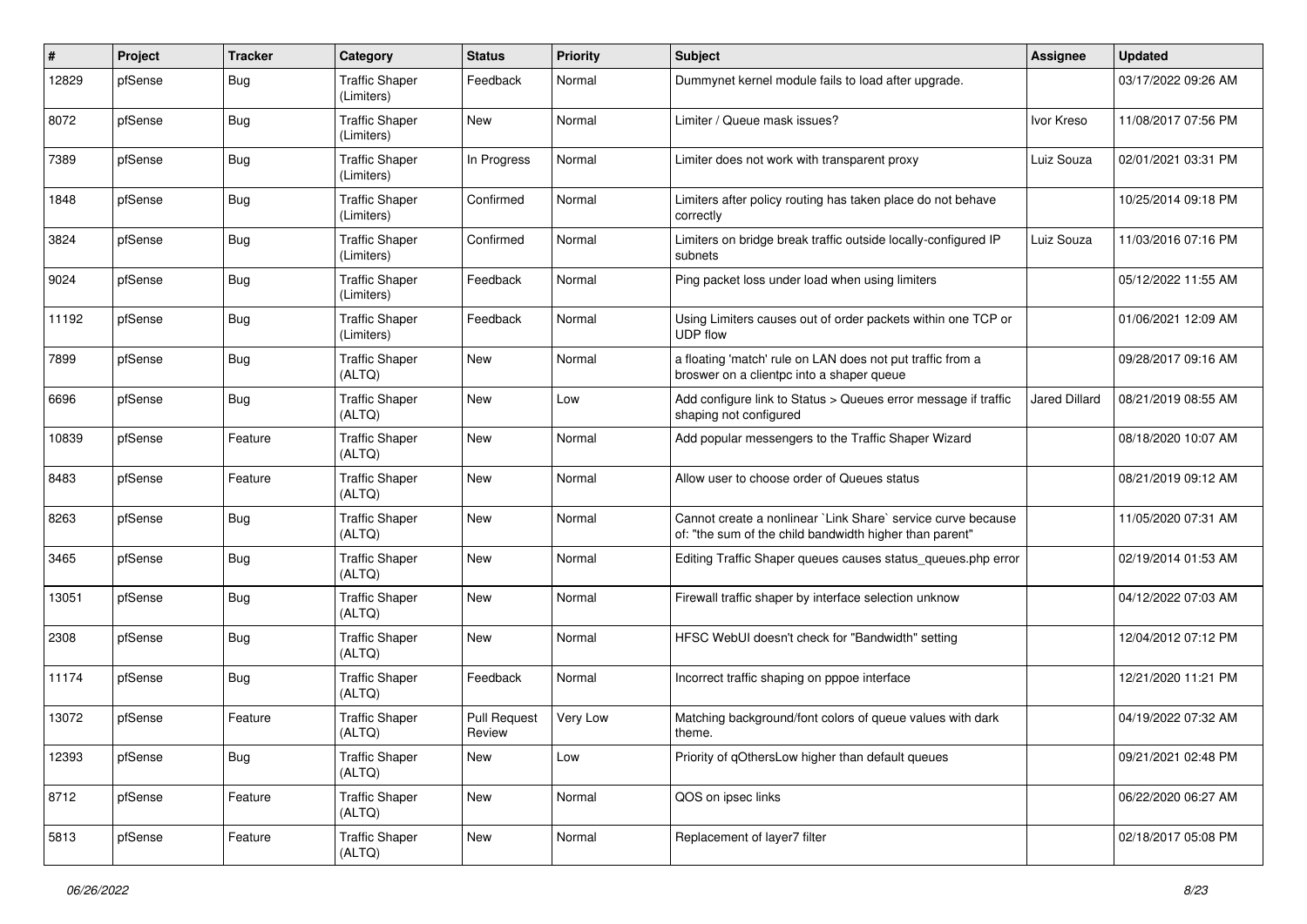| #     | Project             | <b>Tracker</b> | Category                        | <b>Status</b>                 | <b>Priority</b> | <b>Subject</b>                                                                                          | Assignee             | <b>Updated</b>      |
|-------|---------------------|----------------|---------------------------------|-------------------------------|-----------------|---------------------------------------------------------------------------------------------------------|----------------------|---------------------|
| 4467  | pfSense             | Bug            | <b>Traffic Shaper</b><br>(ALTQ) | New                           | Normal          | Traffic Graphs shows wrong throughput when traffic shaping<br>enabled                                   |                      | 02/23/2015 05:31 PM |
| 2315  | pfSense             | Feature        | <b>Traffic Shaper</b><br>(ALTQ) | <b>New</b>                    | Normal          | Traffic Shaper - Adaptive Bandwidth Management                                                          |                      | 02/06/2016 05:07 AM |
| 1849  | pfSense             | <b>Bug</b>     | <b>Traffic Shaper</b><br>(ALTQ) | <b>New</b>                    | Normal          | Traffic shaper - By Queue view needs to show/use friendly<br>inerface names                             |                      | 01/10/2022 08:10 AM |
| 12878 | pfSense             | <b>Bug</b>     | <b>Traffic Shaper</b><br>(ALTQ) | Incomplete                    | Normal          | Traffic shaping by interface, route queue bandwidth inbound,<br>out by a large factor.                  |                      | 06/06/2022 07:03 AM |
| 4405  | pfSense             | Feature        | <b>Traffic Shaper</b><br>(ALTQ) | In Progress                   | Normal          | Traffic shaping doesn't work when applied to a bridge interface                                         | Luiz Souza           | 02/09/2021 12:05 PM |
| 11589 | pfSense             | Feature        | <b>Traffic Graphs</b>           | <b>Pull Request</b><br>Review | Low             | Fix iftop experimental traffic fetcher, unify and improve output<br>style                               |                      | 03/03/2021 03:30 PM |
| 8274  | pfSense             | Feature        | <b>Traffic Graphs</b>           | New                           | Normal          | Reverse Inverse Traffic Graph View                                                                      | Jared Dillard        | 08/14/2019 10:31 AM |
| 7398  | pfSense             | Feature        | <b>Traffic Graphs</b>           | Assigned                      | Normal          | Show average value of bandwidth in/out on Dashboard trafic<br>graph                                     | <b>Jared Dillard</b> | 08/21/2019 08:56 AM |
| 8349  | pfSense             | Feature        | <b>Traffic Graphs</b>           | <b>New</b>                    | Normal          | Show the actual numerical information (upload/download<br>speeds) in the traffic graph dashboard widget | Jared Dillard        | 02/28/2018 09:42 AM |
| 8130  | pfSense             | <b>Bug</b>     | <b>Traffic Graphs</b>           | <b>New</b>                    | Normal          | Status - Monitoring - Area chart displays traffic data differently<br>than Line or Bar charts           |                      | 11/26/2017 01:40 PM |
| 9566  | pfSense             | Bug            | <b>Traffic Graphs</b>           | <b>New</b>                    | Normal          | Traffic graph displays traffic incorrectly                                                              |                      | 11/18/2019 07:54 AM |
| 10959 | pfSense             | <b>Bug</b>     | <b>Traffic Graphs</b>           | Feedback                      | Low             | Traffic graph stopped on interface used via netmap                                                      |                      | 02/22/2021 02:57 AM |
| 9087  | pfSense             | <b>Bug</b>     | <b>Traffic Graphs</b>           | <b>New</b>                    | Normal          | Traffic Graph Widget Legend Not Updating                                                                |                      | 08/14/2019 12:38 PM |
| 7400  | pfSense             | <b>Bug</b>     | <b>Traffic Graphs</b>           | Assigned                      | Normal          | Traffic Graphs show bad data on 2.3.3_1                                                                 | <b>Jared Dillard</b> | 12/31/2021 05:47 PM |
| 12401 | pfSense             | <b>Bug</b>     | <b>Traffic Graphs</b>           | <b>New</b>                    | Normal          | Traffic graphs with untagged and tagged VLAN on same<br>interface                                       |                      | 09/23/2021 09:18 PM |
| 9101  | pfSense             | Bug            | <b>Traffic Graphs</b>           | New                           | Normal          | Traffic Graphs/Dashboard Slows Downloads Being Performed<br>by the Same Firefox Browser                 |                      | 08/21/2019 09:18 AM |
| 9737  | pfSense             | <b>Bug</b>     | <b>Traffic Graphs</b>           | <b>New</b>                    | Normal          | traffic-graphs.js shows incorrect units inside the chart                                                |                      | 09/09/2019 06:35 AM |
| 8909  | pfSense<br>Packages | Bug            | Tinc                            | New                           | Normal          | tinc package makes /rc.newwanip looping forever                                                         |                      | 08/13/2019 09:25 AM |
| 9229  | pfSense<br>Packages | <b>Bug</b>     | Tinc                            | <b>New</b>                    | Normal          | Tinc package: no way of specifying multiple critical<br>configuration parameters from web interface     |                      | 08/13/2019 09:25 AM |
| 12711 | pfSense<br>Packages | Feature        | Telegraf                        | <b>New</b>                    | Normal          | Add InfluxDB V2 support                                                                                 |                      | 01/21/2022 02:54 AM |
| 8099  | pfSense<br>Packages | Feature        | Telegraf                        | <b>New</b>                    | Normal          | Add more configuration flexibility to Telegraf                                                          |                      | 08/13/2019 09:39 AM |
| 8216  | pfSense<br>Packages | Feature        | Telegraf                        | <b>New</b>                    | Normal          | Add prometheus output for telegraf                                                                      |                      | 09/09/2020 05:33 AM |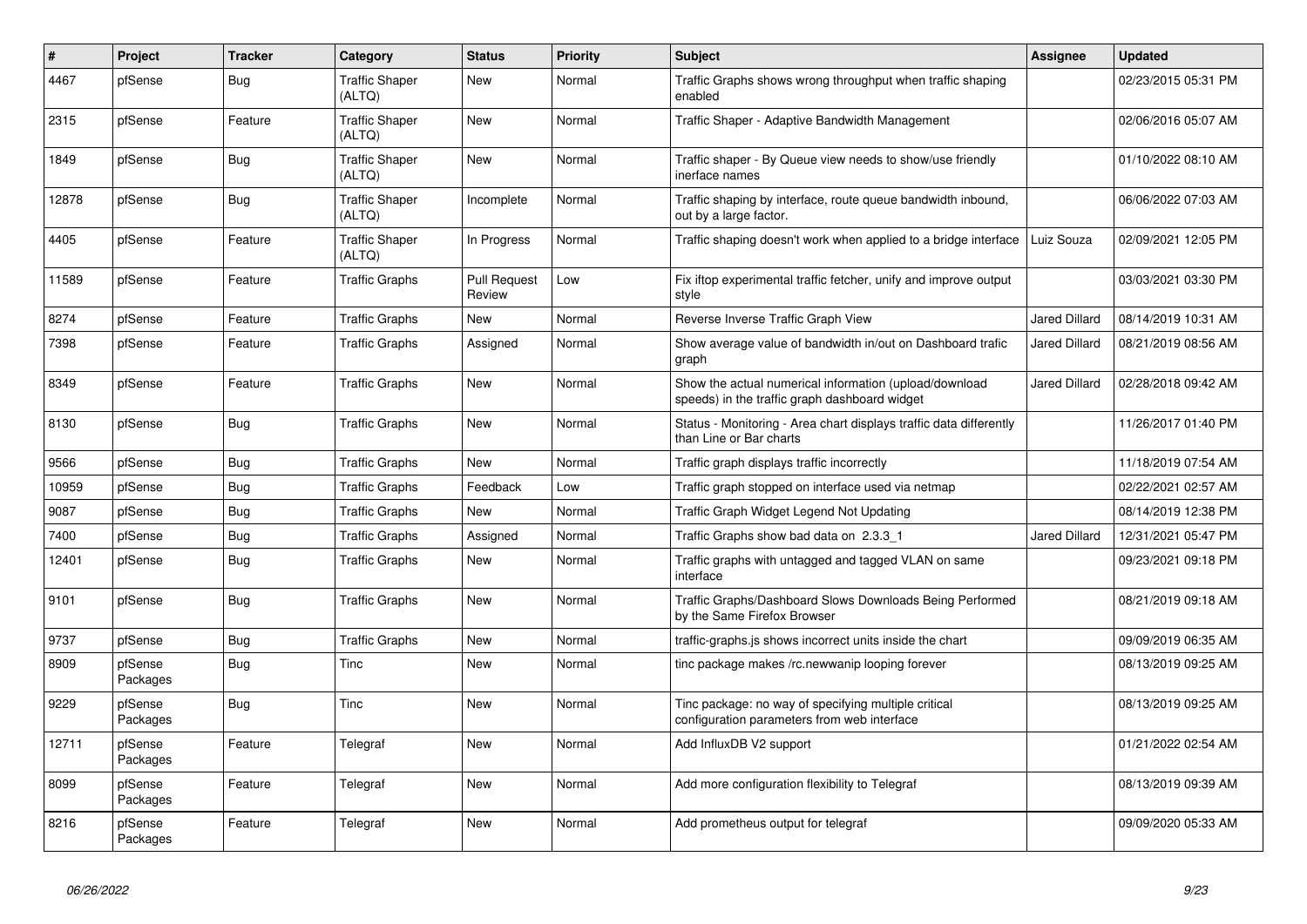| $\pmb{\#}$ | Project             | <b>Tracker</b> | Category  | <b>Status</b>                 | <b>Priority</b> | <b>Subject</b>                                                                             | Assignee            | <b>Updated</b>      |
|------------|---------------------|----------------|-----------|-------------------------------|-----------------|--------------------------------------------------------------------------------------------|---------------------|---------------------|
| 8230       | pfSense<br>Packages | Feature        | Telegraf  | New                           | Normal          | telegraf automatic input plugins configuration for enabled<br>pfsense package              |                     | 02/18/2019 05:23 PM |
| 9046       | pfSense<br>Packages | Feature        | Telegraf  | New                           | High            | telegraf feature request                                                                   |                     | 02/18/2019 03:38 PM |
| 10487      | pfSense<br>Packages | <b>Bug</b>     | Telegraf  | New                           | Normal          | Telegraf package not sending logs to influxdb server                                       |                     | 05/03/2020 07:09 PM |
| 9337       | pfSense<br>Packages | <b>Bug</b>     | Telegraf  | New                           | Normal          | Telegraf ping input fails                                                                  |                     | 02/18/2019 10:40 AM |
| 12655      | pfSense<br>Packages | <b>Bug</b>     | Telegraf  | New                           | Normal          | telegraf, wireguard plugin failing                                                         |                     | 12/30/2021 05:51 PM |
| 12462      | pfSense<br>Packages | Feature        | Telegraf  | <b>Pull Request</b><br>Review | Normal-package  | Telegraf: Add "devfs" to ignore fs                                                         | Offstage<br>Roller  | 10/18/2021 09:03 AM |
| 9139       | pfSense<br>Packages | <b>Bug</b>     | Telegraf  | New                           | Normal          | telegraf: add ping for default gateway(s)                                                  |                     | 05/21/2020 04:23 PM |
| 9138       | pfSense<br>Packages | <b>Bug</b>     | Telegraf  | New                           | Normal          | telegraf: add section for custom config lines                                              |                     | 02/18/2019 03:36 PM |
| 12160      | pfSense<br>Packages | Regression     | syslog-ng | Feedback                      | High            | An invalid configuration is generated when choosing TLS as<br>the default protocol         | Jim Pingle          | 07/23/2021 03:27 PM |
| 12114      | pfSense<br>Packages | <b>Bug</b>     | syslog-ng | Feedback                      | Normal          | syslog-ng only binds to the last specified interface                                       |                     | 04/21/2022 12:40 PM |
| 12502      | pfSense<br>Packages | Feature        | syslog-ng | New                           | Normal          | Syslog-ng Configuration Library (scl) missing                                              |                     | 11/02/2021 06:06 PM |
| 8180       | pfSense<br>Packages | <b>Bug</b>     | syslog-ng | New                           | Normal          | syslog-ng default log file                                                                 |                     | 01/16/2018 12:53 PM |
| 8705       | pfSense<br>Packages | <b>Bug</b>     | syslog-ng | New                           | Normal          | Syslog-NG error in latest snapshot                                                         |                     | 07/27/2018 10:17 AM |
| 8295       | pfSense<br>Packages | <b>Bug</b>     | syslog-ng | New                           | Normal          | syslog-ng logrotates tls files                                                             |                     | 02/14/2018 06:12 AM |
| 8229       | pfSense<br>Packages | <b>Bug</b>     | syslog-ng | New                           | Normal          | syslog-ng stops parsing logs after logrotate run                                           |                     | 01/26/2018 12:00 PM |
| 10393      | pfSense<br>Packages | <b>Bug</b>     | syslog-ng | Feedback                      | Normal          | Syslog-ng TLS support is broken                                                            |                     | 04/21/2022 12:40 PM |
| 11210      | pfSense<br>Packages | Feature        | Suricata  | Feedback                      | Normal          | 3rd party rulesets                                                                         | Viktor Gurov        | 11/24/2021 04:21 AM |
| 10872      | pfSense<br>Packages | Feature        | Suricata  | Feedback                      | Normal          | Add adjustable notification for Severity Alert                                             | Viktor Gurov        | 08/20/2021 07:52 AM |
| 10466      | pfSense<br>Packages | Feature        | Suricata  | New                           | Low             | Add checkbox to Suricata blocked host view to resolve all<br>resolvable IP's automatically |                     | 02/02/2022 06:04 PM |
| 12285      | pfSense<br>Packages | Feature        | Suricata  | In Progress                   | Normal          | Add more EVE Logged Traffic protocols                                                      | <b>Viktor Gurov</b> | 08/20/2021 08:22 AM |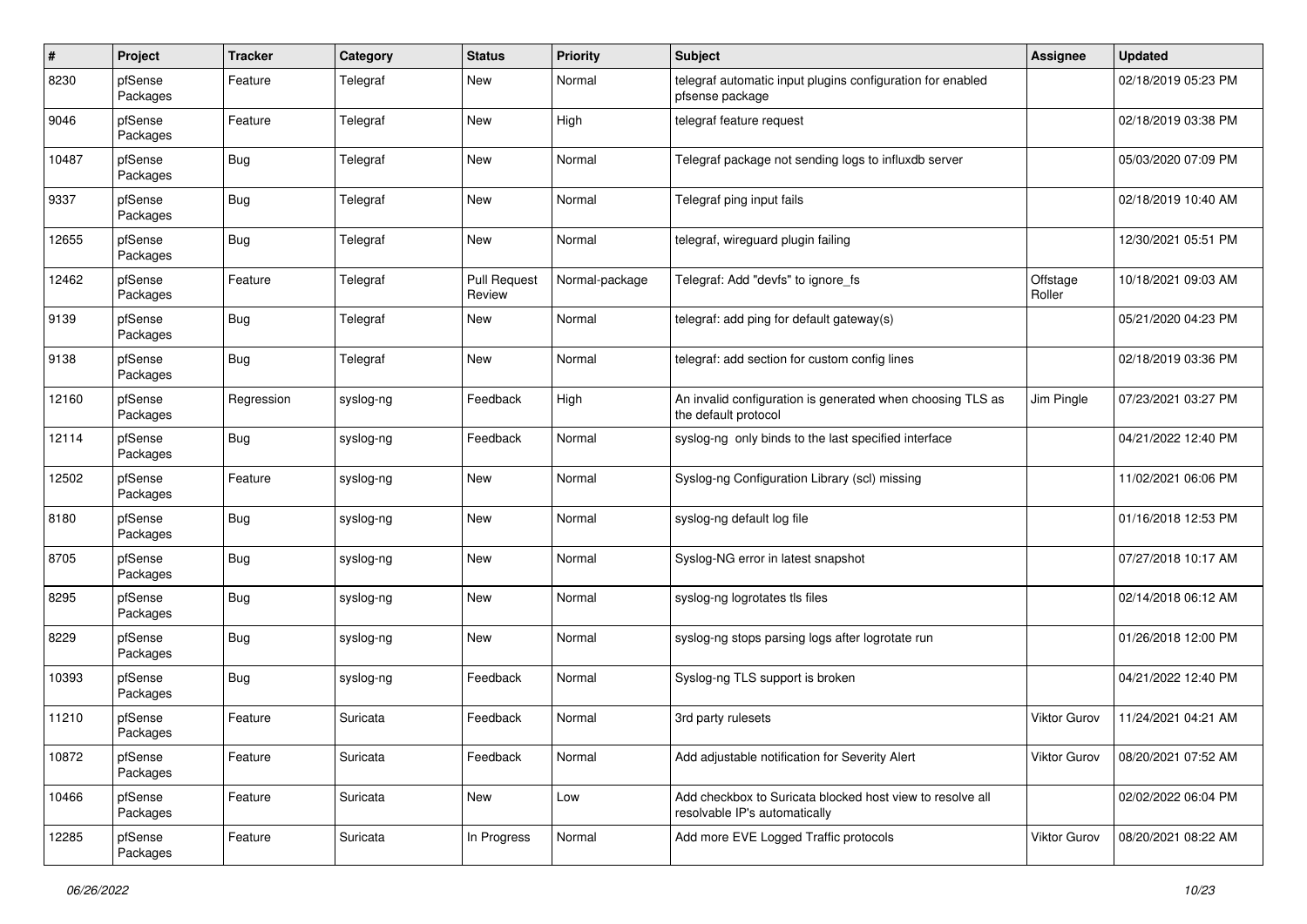| $\#$  | Project             | <b>Tracker</b> | Category | <b>Status</b> | <b>Priority</b> | Subject                                                                                   | <b>Assignee</b>     | <b>Updated</b>      |
|-------|---------------------|----------------|----------|---------------|-----------------|-------------------------------------------------------------------------------------------|---------------------|---------------------|
| 10472 | pfSense<br>Packages | Feature        | Suricata | New           | Low             | Blocked host alert table break out by timestamp and type to<br>allow sorting by date      |                     | 04/17/2020 12:46 PM |
| 11742 | pfSense<br>Packages | Bug            | Suricata | <b>New</b>    | Normal          | Blocking / Unblocking is not working correctly.                                           |                     | 09/01/2021 11:08 AM |
| 12909 | pfSense<br>Packages | Feature        | Suricata | New           | Normal          | Convert Suricata GeoIP Lookup feature on ALERTS tab to use<br>local GeoIP2 database       | Viktor Gurov        | 03/07/2022 08:28 AM |
| 12292 | pfSense<br>Packages | Feature        | Suricata | Feedback      | Normal          | GeoIP look on the Alerts, Blocked and Files pages                                         | <b>Viktor Gurov</b> | 08/23/2021 08:16 AM |
| 6964  | pfSense<br>Packages | Bug            | Suricata | Feedback      | Normal          | Host OS Policy Assignment broken when using "Import" or<br>"Aliases" buttons              | Viktor Gurov        | 08/20/2021 07:52 AM |
| 12506 | pfSense<br>Packages | Bug            | Suricata | Feedback      | Normal          | Only selected instance is restarted on suppress list change                               | <b>Viktor Gurov</b> | 12/01/2021 04:43 AM |
| 11525 | pfSense<br>Packages | Bug            | Suricata | New           | Normal          | pfsense 2.5.0 release version for vlan issue to suricata                                  |                     | 11/11/2021 08:16 AM |
| 12643 | pfSense<br>Packages | Regression     | Suricata | Feedback      | Normal          | Rule categories are cleared after clicking the save button on<br>the Global Settings page |                     | 12/30/2021 03:44 AM |
| 9852  | pfSense<br>Packages | Feature        | Suricata | Feedback      | Normal          | show File-Store directory listing                                                         | Viktor Gurov        | 08/20/2021 07:52 AM |
| 12748 | pfSense<br>Packages | Feature        | Suricata | <b>New</b>    | Normal          | Suricata blocked page timestamp breakout to it's own sortable<br>column                   |                     | 02/01/2022 12:06 PM |
| 12322 | pfSense<br>Packages | Bug            | Suricata | Feedback      | Normal          | Suricata creates invalid HOME_NET entries                                                 | <b>Viktor Gurov</b> | 09/10/2021 11:42 AM |
| 7388  | pfSense<br>Packages | Bug            | Suricata | New           | High            | Suricata does not property recognize MTU for PPPOE<br>interfaces                          |                     | 03/15/2017 05:17 AM |
| 12899 | pfSense<br>Packages | Bug            | Suricata | New           | Normal          | Suricata doesn't honor Pass List                                                          |                     | 03/04/2022 01:22 PM |
| 12956 | pfSense<br>Packages | Bug            | Suricata | Confirmed     | Normal          | suricata fails to use pcre in SID management (e.g.<br>dropsid.conf)                       |                     | 04/05/2022 12:52 PM |
| 10292 | pfSense<br>Packages | Bug            | Suricata | New           | Normal          | Suricata not respecting SID Mgmt list                                                     |                     | 02/27/2020 01:02 PM |
| 11780 | pfSense<br>Packages | <b>Bug</b>     | Suricata | New           | Very High       | Suricata package fails to prune suricata.log                                              |                     | 08/06/2021 07:18 AM |
| 9934  | pfSense<br>Packages | Bug            | Suricata | <b>New</b>    | Normal          | suricata update kills WAN interface                                                       |                     | 02/20/2020 09:17 AM |
| 8985  | pfSense<br>Packages | Feature        | Suricata | New           | Normal          | Suricata: allow configuration for external/internal additional<br>storage                 |                     | 11/13/2019 10:07 AM |
| 6023  | pfSense<br>Packages | Bug            | Suricata | <b>New</b>    | Low             | Traffic Shaper (pfsense 2.3) Suricata V3.0 Inline Mode<br>Operation                       | Luiz Souza          | 04/15/2016 05:59 AM |
| 13261 | pfSense<br>Packages | <b>Bug</b>     | sudo     | Feedback      | Normal          | Input validation rejects empty "sudo" command list, but GUI<br>text says it can be empty  |                     | 06/24/2022 02:50 PM |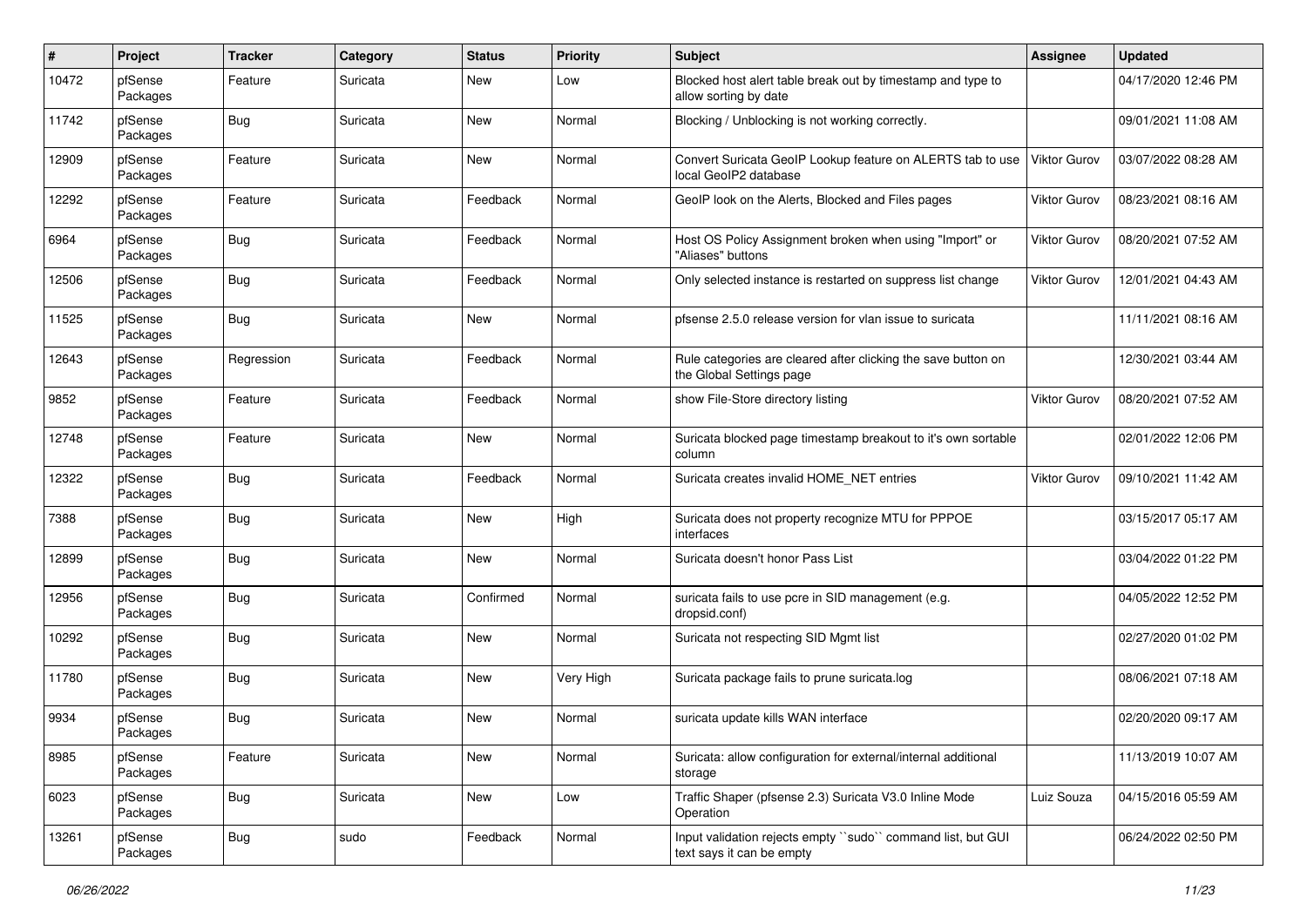| $\pmb{\#}$ | Project             | <b>Tracker</b> | Category                     | <b>Status</b>                 | <b>Priority</b> | <b>Subject</b>                                                                                                                             | <b>Assignee</b>      | Updated             |
|------------|---------------------|----------------|------------------------------|-------------------------------|-----------------|--------------------------------------------------------------------------------------------------------------------------------------------|----------------------|---------------------|
| 9749       | pfSense<br>Packages | Feature        | Status Monitoring            | New                           | Normal          | 95th percentile missing for quality in monitoring                                                                                          |                      | 09/12/2019 10:39 AM |
| 10601      | pfSense<br>Packages | <b>Bug</b>     | Status_Monitoring            | <b>New</b>                    | Normal          | Dashboard->Traffic Graphs Scale is capped for outbound                                                                                     |                      | 05/29/2020 10:13 AM |
| 13160      | pfSense<br>Packages | Feature        | Status Monitoring            | <b>Pull Request</b><br>Review | Normal          | Option to sort monitoring graph views                                                                                                      |                      | 05/13/2022 12:06 PM |
| 11763      | pfSense<br>Packages | <b>Bug</b>     | Status Monitoring            | <b>New</b>                    | Normal          | Traffic graphs refresh issue                                                                                                               |                      | 05/03/2021 09:44 AM |
| 9537       | pfSense<br>Packages | Bug            | <b>Status Traffic Totals</b> | <b>New</b>                    | Normal          | One month offset in displayed data between time changes                                                                                    | <b>Jared Dillard</b> | 05/01/2020 08:27 AM |
| 10429      | pfSense<br>Packages | <b>Bug</b>     | <b>Status Traffic Totals</b> | New                           | Normal          | Status Traffic Total broken 2.4.5                                                                                                          | Jared Dillard        | 02/27/2021 07:55 PM |
| 7267       | pfSense<br>Packages | <b>Bug</b>     | <b>Status Traffic Totals</b> | <b>New</b>                    | Normal          | Status Traffic Totals - Stacked Bar - Scale not high enough                                                                                | <b>Jared Dillard</b> | 11/18/2020 07:38 AM |
| 6752       | pfSense<br>Packages | Todo           | <b>Status Traffic Totals</b> | <b>New</b>                    | Low             | Traffic Totals Data Summary Graph                                                                                                          | <b>Jared Dillard</b> | 11/08/2017 08:58 AM |
| 11797      | pfSense<br>Packages | <b>Bug</b>     | <b>Status Traffic Totals</b> | New                           | Normal          | Traffic Totals lost upon reboot when using a ramdisk for /var<br>and /tmp                                                                  | John Cornwell        | 04/10/2021 06:27 PM |
| 4088       | pfSense<br>Packages | Bug            | squidguard                   | Feedback                      | Normal          | Buggy squidgurd config file is created                                                                                                     | Viktor Gurov         | 01/28/2021 10:01 AM |
| 8752       | pfSense<br>Packages | <b>Bug</b>     | squidguard                   | New                           | Normal          | For SquidGuard in "Common ACL" menu "Target Rules List"<br>"access" option always stays with default value '---' for my<br>Target category |                      | 08/06/2018 05:53 AM |
| 6471       | pfSense<br>Packages | <b>Bug</b>     | squidguard                   | <b>New</b>                    | Normal          | pfsense 2.3.1 squidguard -> common ACL -> Target Rules List<br>missing                                                                     |                      | 06/08/2016 06:22 PM |
| 6521       | pfSense<br>Packages | Bug            | squidguard                   | <b>New</b>                    | Normal          | pfsense 2.3.1 squidquard -> Groups ACL -> Target Rules List<br>missing                                                                     |                      | 06/25/2016 10:49 PM |
| 11248      | pfSense<br>Packages | Feature        | squidguard                   | Feedback                      | Normal          | SafeSearch update                                                                                                                          | Viktor Gurov         | 01/28/2021 10:01 AM |
| 12732      | pfSense<br>Packages | <b>Bug</b>     | squidguard                   | <b>New</b>                    | High            | Squid https filtering squidguard acl target list - erratic<br>behaviour                                                                    |                      | 01/26/2022 09:11 AM |
| 9025       | pfSense<br>Packages | Bug            | squidguard                   | <b>New</b>                    | Normal          | SquidGard + Target categories                                                                                                              |                      | 10/08/2018 01:00 AM |
| 9286       | pfSense<br>Packages | Bug            | squidguard                   | <b>New</b>                    | Normal          | squidGuard - Unable to change IP for sgerror.php URL in<br>configuration                                                                   |                      | 11/13/2019 10:07 AM |
| 11738      | pfSense<br>Packages | Regression     | squidguard                   | Feedback                      | Normal          | SquidGuard 1.16.18 17 Not Filtering Blacklist No-Transparent<br>Mode                                                                       | Viktor Gurov         | 12/21/2021 05:48 AM |
| 11784      | pfSense<br>Packages | Feature        | squidguard                   | <b>New</b>                    | Normal          | squidguard auto update blacklist option                                                                                                    |                      | 04/06/2021 01:53 AM |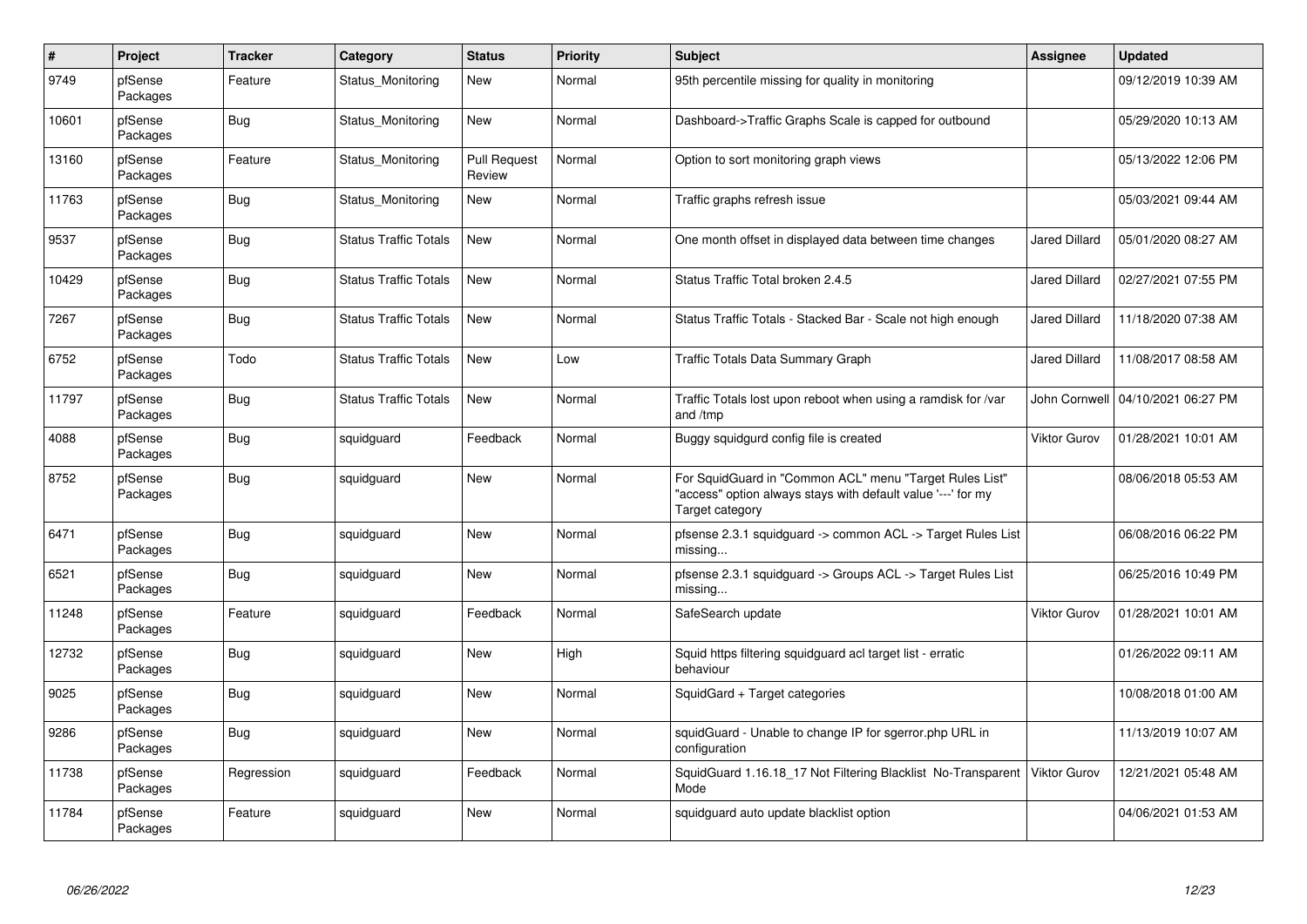| $\pmb{\#}$ | Project             | <b>Tracker</b> | Category   | <b>Status</b> | <b>Priority</b> | <b>Subject</b>                                                                                              | <b>Assignee</b>     | <b>Updated</b>      |
|------------|---------------------|----------------|------------|---------------|-----------------|-------------------------------------------------------------------------------------------------------------|---------------------|---------------------|
| 10994      | pfSense<br>Packages | <b>Bug</b>     | squidguard | New           | Low             | SquidGuard Blacklists Restore Default button does not work                                                  |                     | 10/20/2020 12:26 PM |
| 10865      | pfSense<br>Packages | Feature        | squidguard | New           | Normal          | squidGuard lacks options to send traffic action logs to syslog<br>server                                    |                     | 09/05/2020 01:21 AM |
| 11434      | pfSense<br>Packages | <b>Bug</b>     | squidguard | Feedback      | Normal          | SquidGuard over 1.16.18_11                                                                                  |                     | 04/21/2022 12:40 PM |
| 5751       | pfSense<br>Packages | <b>Bug</b>     | squidguard | New           | Normal          | SquidGuard target categories not saved when long "Domain<br>List" is provided                               |                     | 01/10/2016 08:55 AM |
| 8827       | pfSense<br>Packages | <b>Bug</b>     | squidguard | <b>New</b>    | Normal          | Squidguard: ACL redirect modes 'redirect' and 'err page' send<br>unresolvable URLs to the client.           | <b>Viktor Gurov</b> | 12/21/2021 05:49 AM |
| 12491      | pfSense<br>Packages | Feature        | squidguard | New           | Normal          | squidguard: allow multiple regex                                                                            |                     | 10/28/2021 03:30 PM |
| 4928       | pfSense<br>Packages | Feature        | squidguard | <b>New</b>    | Normal          | Surftool - New Package to turn squidguard groups(/acls) on or<br>off                                        |                     | 08/13/2019 09:57 AM |
| 13141      | pfSense<br>Packages | <b>Bug</b>     | squidguard | <b>New</b>    | Normal          | wrong page squidguard block                                                                                 |                     | 05/09/2022 05:33 PM |
| 9721       | pfSense<br>Packages | Feature        | Squid      | Feedback      | Normal          | add squidclient -h 127.0.0.1 mgr:info output to Diagnostics /<br>Squid and status.php                       | <b>Viktor Gurov</b> | 04/22/2022 02:21 AM |
| 7691       | pfSense<br>Packages | Feature        | Squid      | New           | Normal          | Allow for custom icap services for squid                                                                    |                     | 08/24/2017 03:16 AM |
| 9982       | pfSense<br>Packages | Feature        | Squid      | Feedback      | Normal          | basic_Idap_auth TLS connection                                                                              | Viktor Gurov        | 04/22/2022 02:21 AM |
| 1620       | pfSense<br>Packages | <b>Bug</b>     | Squid      | New           | Normal          | Can't use transparent proxy when using bridge.                                                              |                     | 10/07/2021 04:19 AM |
| 9012       | pfSense<br>Packages | <b>Bug</b>     | Squid      | New           | Very Low        | Captive Portal authentication in Squid Proxy Server does not<br>work                                        |                     | 10/12/2019 05:06 AM |
| 13073      | pfSense<br>Packages | <b>Bug</b>     | Squid      | <b>New</b>    | Normal          | ClamAV - clamd dies with high CPU load and thus the C-ICAP<br>of squid-reverse proxy causes http:500 errors |                     | 04/19/2022 05:38 AM |
| 6789       | pfSense<br>Packages | Feature        | Squid      | New           | Normal          | disgest_ldap_auth                                                                                           |                     | 08/13/2019 09:57 AM |
| 11848      | pfSense<br>Packages | <b>Bug</b>     | Squid      | New           | Normal          | Issue with squid cache download speed                                                                       |                     | 04/23/2021 09:30 PM |
| 7954       | pfSense<br>Packages | <b>Bug</b>     | Squid      | Confirmed     | Normal          | Package upgrade/reinstall gets stuck on deinstall if the<br>package-provided service is not running         |                     | 10/18/2017 12:04 PM |
| 9700       | pfSense<br>Packages | Feature        | Squid      | Feedback      | Normal          | Secure Squid HTTPS Proxy                                                                                    |                     | 01/25/2022 06:39 PM |
| 12717      | pfSense<br>Packages | Todo           | Squid      | New           | Normal          | Squid 5.x Branch                                                                                            |                     | 01/25/2022 06:24 PM |
| 10541      | pfSense<br>Packages | Feature        | Squid      | Feedback      | Normal          | Squid failover and load balancing                                                                           | <b>Viktor Gurov</b> | 01/14/2021 07:34 AM |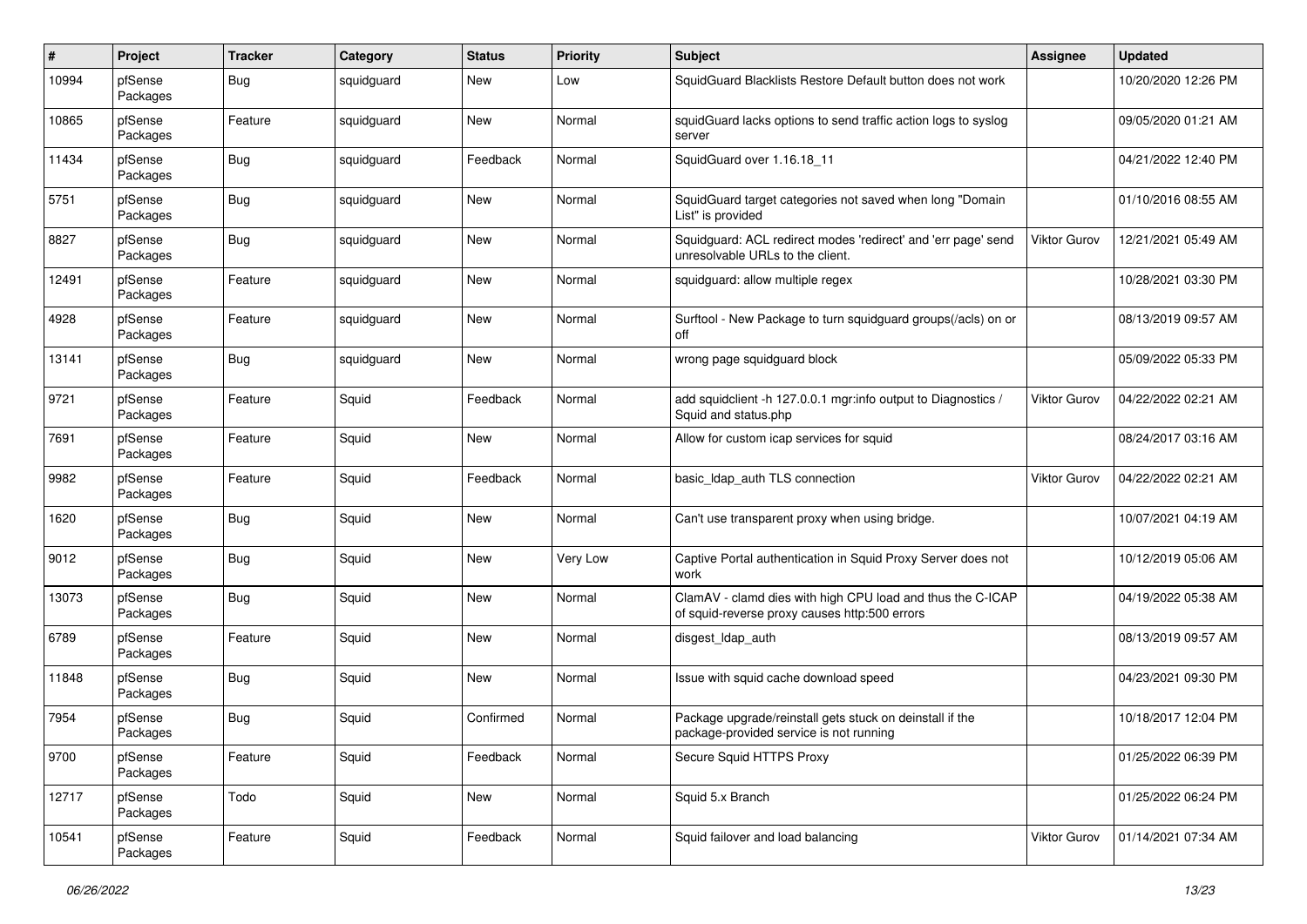| $\#$  | Project             | <b>Tracker</b> | Category  | <b>Status</b>                 | <b>Priority</b> | <b>Subject</b>                                                                        | Assignee            | <b>Updated</b>      |
|-------|---------------------|----------------|-----------|-------------------------------|-----------------|---------------------------------------------------------------------------------------|---------------------|---------------------|
| 9774  | pfSense<br>Packages | Feature        | Squid     | New                           | Normal          | Squid logs / remote logs                                                              |                     | 04/17/2020 06:18 AM |
| 11200 | pfSense<br>Packages | Feature        | Squid     | <b>New</b>                    | Normal          | Squid reverse proxy + multiple ssl certificates                                       |                     | 12/31/2020 03:50 AM |
| 7797  | pfSense<br>Packages | Bug            | Squid     | Feedback                      | Normal          | Squid Reverse Proxy alternating between destinations                                  |                     | 04/21/2022 12:40 PM |
| 9762  | pfSense<br>Packages | Feature        | Squid     | Feedback                      | Normal          | Squid Reverse Proxy Change redir domain(s) to use regex                               |                     | 04/21/2022 12:40 PM |
| 10450 | pfSense<br>Packages | Bug            | Squid     | Feedback                      | Normal          | Squid reverse proxy switching peers                                                   | Viktor Gurov        | 04/22/2022 02:21 AM |
| 5646  | pfSense<br>Packages | Feature        | Squid     | New                           | Normal          | Squid3 package Authentication Method: Kerberos/AD                                     |                     | 02/18/2019 05:34 PM |
| 10572 | pfSense<br>Packages | Bug            | Squid     | Feedback                      | Normal          | STARTTLS option is ignored                                                            | Viktor Gurov        | 04/22/2022 02:20 AM |
| 12264 | pfSense<br>Packages | Bug            | Squid     | Feedback                      | Low             | Stray <table> line in squid monitor.php</table>                                       | <b>Viktor Gurov</b> | 12/23/2021 10:53 AM |
| 6083  | pfSense<br>Packages | Bug            | Squid     | New                           | Normal          | Suqid Realtime Monitor / Squid Cache Table not diplaying<br>correctly                 |                     | 12/06/2016 07:25 AM |
| 9568  | pfSense<br>Packages | Bug            | Squid     | <b>New</b>                    | Normal          | UFSSwapDir::openLog: Failed to open swap log.                                         |                     | 05/29/2019 09:18 PM |
| 10608 | pfSense<br>Packages | Bug            | Squid     | Feedback                      | Normal          | Update squid port to 4.11-p2                                                          |                     | 03/02/2021 04:00 AM |
| 7367  | pfSense<br>Packages | Feature        | Squid     | New                           | Normal          | Wizard for Squid                                                                      |                     | 03/14/2017 01:59 PM |
| 12520 | pfSense<br>Packages | Feature        | Squid     | New                           | High            | [Squid] - Allow or Deny Mappings from IP/Host/GeoIP sources                           |                     | 11/12/2021 02:13 PM |
| 12507 | pfSense<br>Packages | Bug            | softflowd | <b>Pull Request</b><br>Review | Normal          | Add support for bi-directional flows in softflowd                                     |                     | 11/11/2021 03:53 AM |
| 9486  | pfSense<br>Packages | Bug            | softflowd | New                           | Very Low        | ifindex values used for softflowd are incorrect                                       |                     | 08/14/2019 02:30 PM |
| 12845 | pfSense<br>Packages | <b>Bug</b>     | softflowd | New                           | Normal          | softflowd wrong vlan tag                                                              |                     | 02/21/2022 10:40 AM |
| 10436 | pfSense<br>Packages | Bug            | softflowd | <b>New</b>                    | Normal          | softflowd no longer sends flow data after upgrade ( $v0.9.9$ 1 -><br>$ v1.0.0\rangle$ |                     | 06/07/2022 12:25 AM |
| 13096 | pfSense<br>Packages | Feature        | Snort     | Feedback                      | Normal          | Improve robustness of Snort Rules Update Log size limitation<br>logic                 | <b>Bill Meeks</b>   | 04/25/2022 12:22 PM |
| 10989 | pfSense<br>Packages | <b>Bug</b>     | Snort     | New                           | Low             | Snort alert page has hidden characters in IPv6 address                                |                     | 10/17/2020 04:06 PM |
| 11579 | pfSense<br>Packages | Feature        | Snort     | New                           | Normal          | Snort alerts or blocks trigger notifications                                          |                     | 03/01/2021 03:26 AM |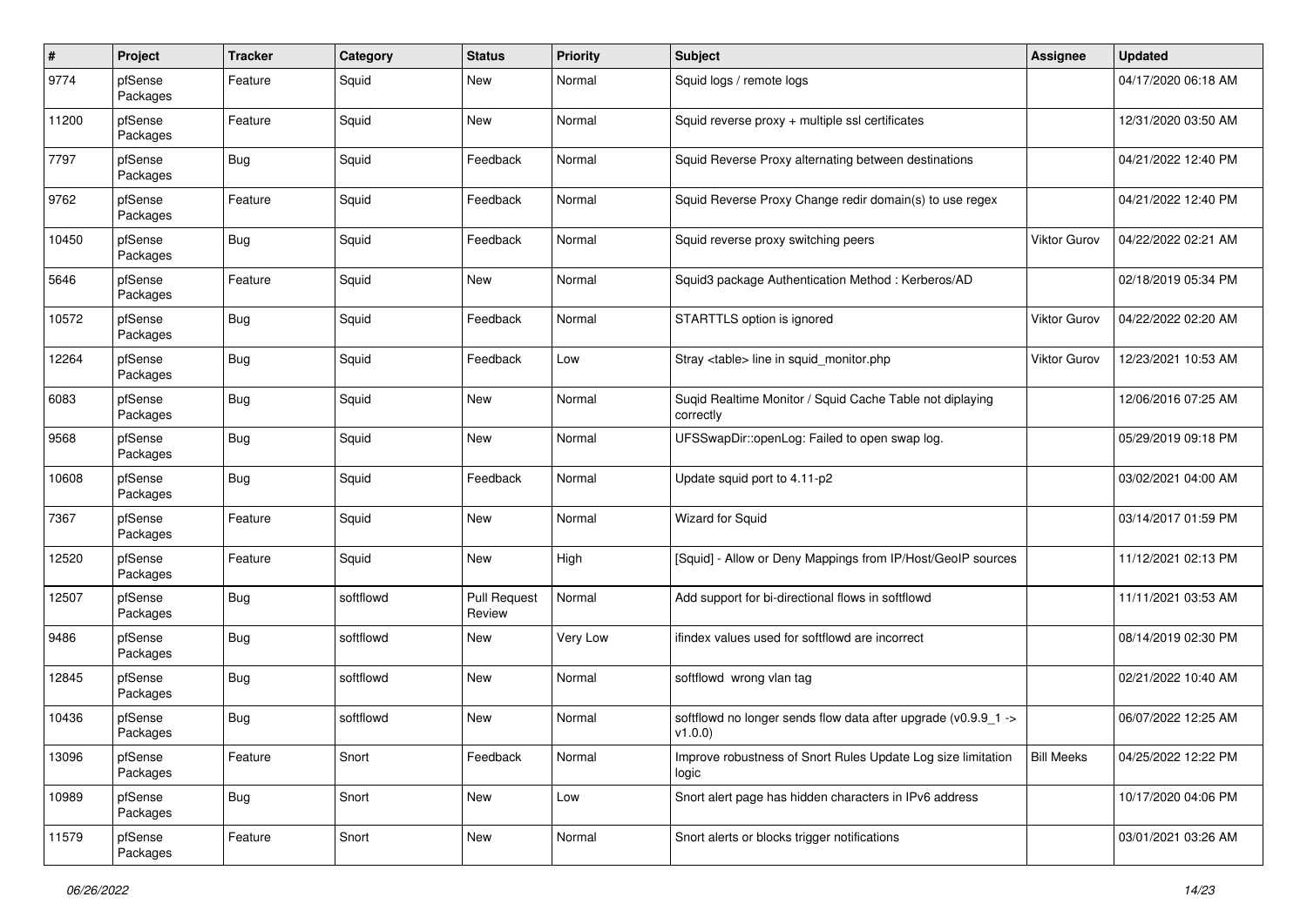| $\pmb{\#}$ | Project             | <b>Tracker</b> | Category         | <b>Status</b>                 | <b>Priority</b> | <b>Subject</b>                                                                                                                          | Assignee            | <b>Updated</b>      |
|------------|---------------------|----------------|------------------|-------------------------------|-----------------|-----------------------------------------------------------------------------------------------------------------------------------------|---------------------|---------------------|
| 6831       | pfSense<br>Packages | Feature        | Snort            | <b>New</b>                    | Normal          | Snort does not support aliases containing FQDN                                                                                          |                     | 07/11/2020 12:51 PM |
| 9289       | pfSense<br>Packages | Feature        | Snort            | New                           | Normal          | Snort enable react                                                                                                                      |                     | 03/16/2019 09:04 PM |
| 10606      | pfSense<br>Packages | Bug            | Snort            | <b>New</b>                    | Normal          | Snort Inline stopped working after upgrade to FreeBSD 12.1<br>(network traffic blocked after heavy load randomly)                       |                     | 05/28/2020 10:06 AM |
| 7535       | pfSense<br>Packages | Feature        | Snort            | <b>New</b>                    | Normal          | Snort messages filling System / General. Should have its own<br>log.                                                                    |                     | 02/18/2019 05:29 PM |
| 7414       | pfSense<br>Packages | Feature        | Snort            | <b>New</b>                    | Normal          | snort needs automated refresh on ip change                                                                                              |                     | 08/20/2019 08:55 AM |
| 6988       | pfSense<br>Packages | <b>Bug</b>     | Snort            | <b>New</b>                    | High            | SNORT Package PHP memory error                                                                                                          |                     | 06/28/2018 10:00 PM |
| 9895       | pfSense<br>Packages | <b>Bug</b>     | Snort            | <b>New</b>                    | Normal          | snort reinstallation failed                                                                                                             |                     | 06/23/2021 08:01 AM |
| 12979      | pfSense<br>Packages | <b>Bug</b>     | Snort            | <b>Pull Request</b><br>Review | High            | Snort Rules Update Process Using Deprecated FreeBSD<br><b>Subdirectory Name</b>                                                         | <b>Bill Meeks</b>   | 03/24/2022 09:02 AM |
| 13095      | pfSense<br>Packages | <b>Bug</b>     | Snort            | Feedback                      | Normal          | Snort VRT change in Shared Object Rules path name results<br>in failure to extract and update Snort Shared Object Rules<br>when enabled | <b>Bill Meeks</b>   | 04/25/2022 12:22 PM |
| 12683      | pfSense<br>Packages | <b>Bug</b>     | Snort            | Feedback                      | Normal          | snort_get_vpns_list() does not include OpenVPN CSO                                                                                      | Viktor Gurov        | 02/15/2022 10:47 AM |
| 11479      | pfSense<br>Packages | Bug            | snmptt           | New                           | Normal          | snmptt 1.4.2 does not work in daemon mode                                                                                               |                     | 02/20/2021 04:37 PM |
| 4298       | pfSense             | Bug            | <b>SNMP</b>      | Assigned                      | Very Low        | Excessive errors from snmpd                                                                                                             | Luiz Souza          | 09/13/2020 08:21 AM |
| 5922       | pfSense             | Feature        | <b>SNMP</b>      | <b>New</b>                    | Normal          | SNMP - enable SNMP v3 functionality                                                                                                     | <b>Viktor Gurov</b> | 03/02/2022 02:40 PM |
| 6186       | pfSense             | Bug            | Services         | <b>New</b>                    | Normal          | race conditions in service startup                                                                                                      |                     | 04/21/2022 12:39 PM |
| 11786      | pfSense             | Bug            | Services         | <b>New</b>                    | Normal          | SSH incomplete setup and startup fail while recovering XML<br>backup in a fresh install of pfSense 2.5.0                                |                     | 04/17/2021 01:36 PM |
| 11490      | pfSense<br>Packages | <b>Bug</b>     | Service Watchdog | <b>New</b>                    | Very Low        | Service Watchdog - Impacts Reboots and Package Updates                                                                                  |                     | 02/22/2021 12:07 PM |
| 2358       | pfSense             | Feature        | Rules / NAT      | New                           | Normal          | NAT64 Support                                                                                                                           |                     | 04/16/2022 06:52 PM |
| 10712      | pfSense             | Bug            | Rules / NAT      | <b>New</b>                    | Normal          | "default allow LAN IPv6 to any" rule does not work right after<br>boot when using IPv6 PD                                               |                     | 06/30/2020 12:17 AM |
| 11548      | pfSense             | Bug            | Rules / NAT      | New                           | Normal          | "rule expands to no valid combination" error from port forward<br>automatic rule mixing IPv4 and IPv6 elements                          |                     | 02/27/2021 03:18 PM |
| 12665      | pfSense             | Feature        | Rules / NAT      | New                           | Normal          | Ability to add custom pf rules from the GUI                                                                                             |                     | 01/07/2022 09:30 AM |
| 96         | pfSense             | Feature        | Rules / NAT      | <b>New</b>                    | Normal          | Add "All local networks" to source and destination drop down<br>boxen in firewall rules                                                 |                     | 02/06/2016 04:53 AM |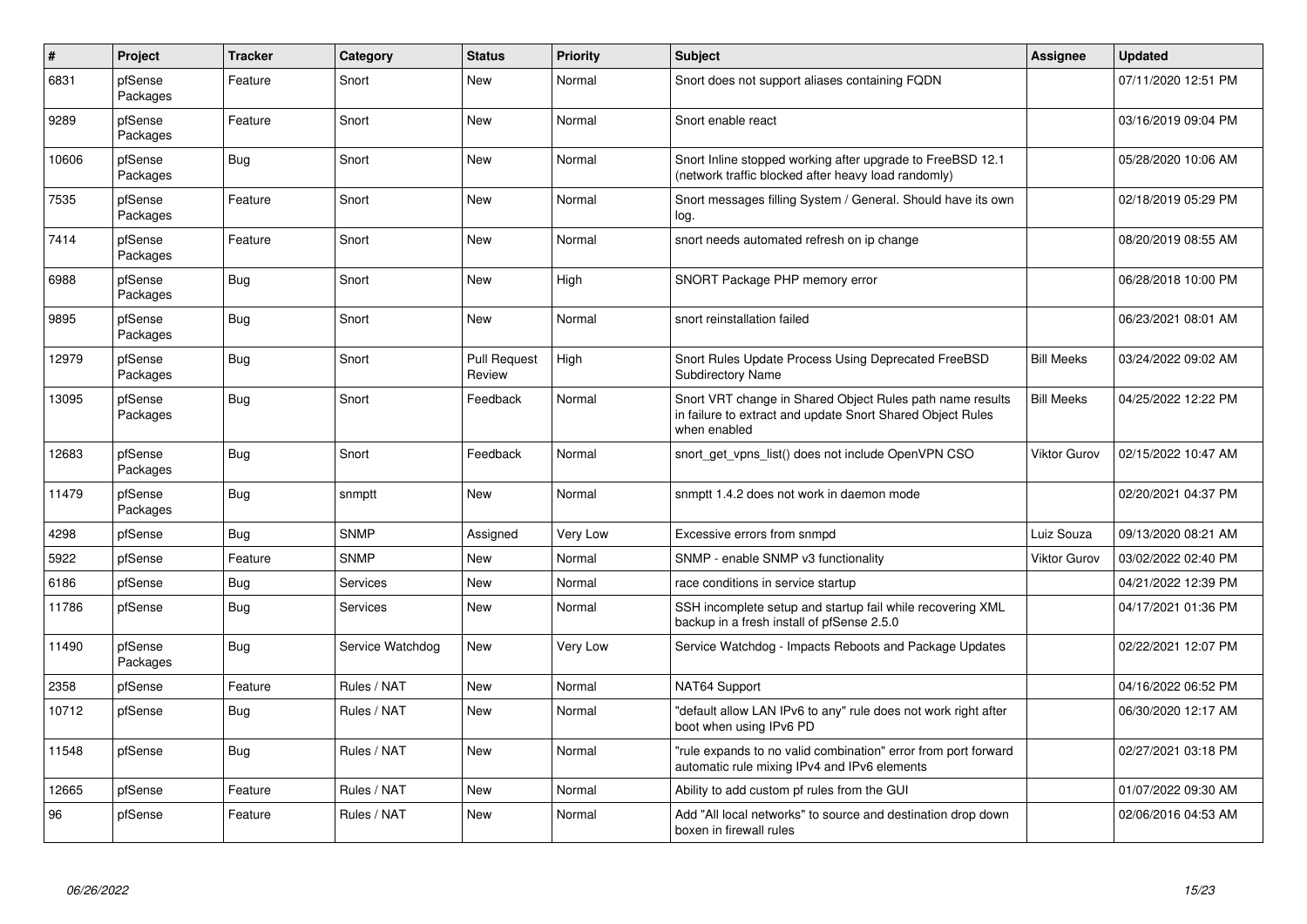| $\vert$ # | Project | <b>Tracker</b> | Category    | <b>Status</b> | <b>Priority</b> | <b>Subject</b>                                                                                                                         | Assignee | <b>Updated</b>      |
|-----------|---------|----------------|-------------|---------------|-----------------|----------------------------------------------------------------------------------------------------------------------------------------|----------|---------------------|
| 7761      | pfSense | Feature        | Rules / NAT | <b>New</b>    | Normal          | Add a way to match on IPv6 proto=0 (hop-by-hop header<br>extension)                                                                    |          | 08/13/2019 03:49 PM |
| 12190     | pfSense | Feature        | Rules / NAT | New           | Normal          | Add ability to reference ipv6 prefix in firewall rules and aliases                                                                     |          | 08/05/2021 01:47 PM |
| 746       | pfSense | Feature        | Rules / NAT | <b>New</b>    | Normal          | Add interface group to source/dest drop downs                                                                                          |          | 07/19/2010 05:10 PM |
| 12370     | pfSense | Feature        | Rules / NAT | New           | Low             | Add limiters to Queue column on firewall rule list                                                                                     |          | 09/14/2021 07:37 AM |
| 1136      | pfSense | Feature        | Rules / NAT | <b>New</b>    | Normal          | Add logic to automatically avoid route-to for static route<br>networks                                                                 |          | 10/09/2018 05:11 AM |
| 2771      | pfSense | Feature        | Rules / NAT | <b>New</b>    | Normal          | Add packet tracing simulator                                                                                                           |          | 08/13/2019 12:24 PM |
| 4997      | pfSense | Feature        | Rules / NAT | New           | Normal          | Add setting option to choose default log action for new firewall<br>rules                                                              |          | 08/20/2019 03:29 PM |
| 13058     | pfSense | Todo           | Rules / NAT | New           | Normal          | Add static routes and directly connected networks back to<br>policy route negation rules                                               |          | 04/13/2022 08:05 AM |
| 7922      | pfSense | Feature        | Rules / NAT | <b>New</b>    | Normal          | Add the option to select the ISP IPv6 Delegated Prefix as a<br>destination in firewall rules                                           |          | 10/10/2017 06:36 PM |
| 12676     | pfSense | Feature        | Rules / NAT | <b>New</b>    | Normal          | Add the Tagged option on the Port Forward rules edit page                                                                              |          | 01/11/2022 05:52 AM |
| 7181      | pfSense | Feature        | Rules / NAT | New           | Low             | Add Top and Add Bottom on Seperator                                                                                                    |          | 08/21/2019 08:55 AM |
| 9591      | pfSense | Feature        | Rules / NAT | <b>New</b>    | Normal          | Add under firewall rules a search box                                                                                                  |          | 08/14/2019 02:39 PM |
| 6776      | pfSense | Feature        | Rules / NAT | New           | Normal          | Allow disabling of "filter rule association" by default                                                                                |          | 08/17/2021 10:56 AM |
| 4165      | pfSense | Feature        | Rules / NAT | New           | Low             | Allow for security zones when defining interfaces and firewall<br>rules.                                                               |          | 02/06/2016 04:35 AM |
| 371       | pfSense | Feature        | Rules / NAT | <b>New</b>    | Normal          | Allow moving of bogon and RFC 1918 rules                                                                                               |          | 02/06/2016 04:53 AM |
| 1935      | pfSense | Feature        | Rules / NAT | <b>New</b>    | Normal          | Allow rule with max-src-conn-* options to make conditional use<br>of "overload <virusprot>"</virusprot>                                |          | 10/07/2011 09:31 AM |
| 4707      | pfSense | Feature        | Rules / NAT | <b>New</b>    | Normal          | Can't override block port 0 rules in filter.inc                                                                                        |          | 08/13/2019 12:53 PM |
| 2367      | pfSense | Bug            | Rules / NAT | <b>New</b>    | Normal          | display negate rules in firewall rules php and evaluate when<br>added                                                                  |          | 05/07/2012 06:11 PM |
| 7551      | pfSense | Bug            | Rules / NAT | <b>New</b>    | Normal          | Dynamic IPsec endpoints not added to rule set after WAN<br>down/up                                                                     |          | 05/16/2017 02:26 PM |
| 13240     | pfSense | Bug            | Rules / NAT | <b>New</b>    | Normal          | Dynamic NPt entry UI has a couple quirks                                                                                               |          | 06/02/2022 09:32 PM |
| 7085      | pfSense | Feature        | Rules / NAT | <b>New</b>    | Normal          | <b>Edit Firewall Rules Seperator</b>                                                                                                   |          | 09/10/2017 09:15 AM |
| 3793      | pfSense | Feature        | Rules / NAT | New           | Normal          | Enable external authentication support for rules                                                                                       |          | 08/05/2014 01:09 PM |
| 8316      | pfSense | Feature        | Rules / NAT | <b>New</b>    | Low             | expiration date when creating new rules                                                                                                |          | 08/21/2019 09:11 AM |
| 13144     | pfSense | Bug            | Rules / NAT | <b>New</b>    | Very Low        | Firewall rule entries can get out of sync when entries are<br>deleted while other administrators are editing entries<br>simultaneously |          | 05/10/2022 07:26 AM |
| 7373      | pfSense | Bug            | Rules / NAT | <b>New</b>    | Normal          | Firewall schedules GUI needs to be redone from scratch                                                                                 |          | 08/21/2019 08:56 AM |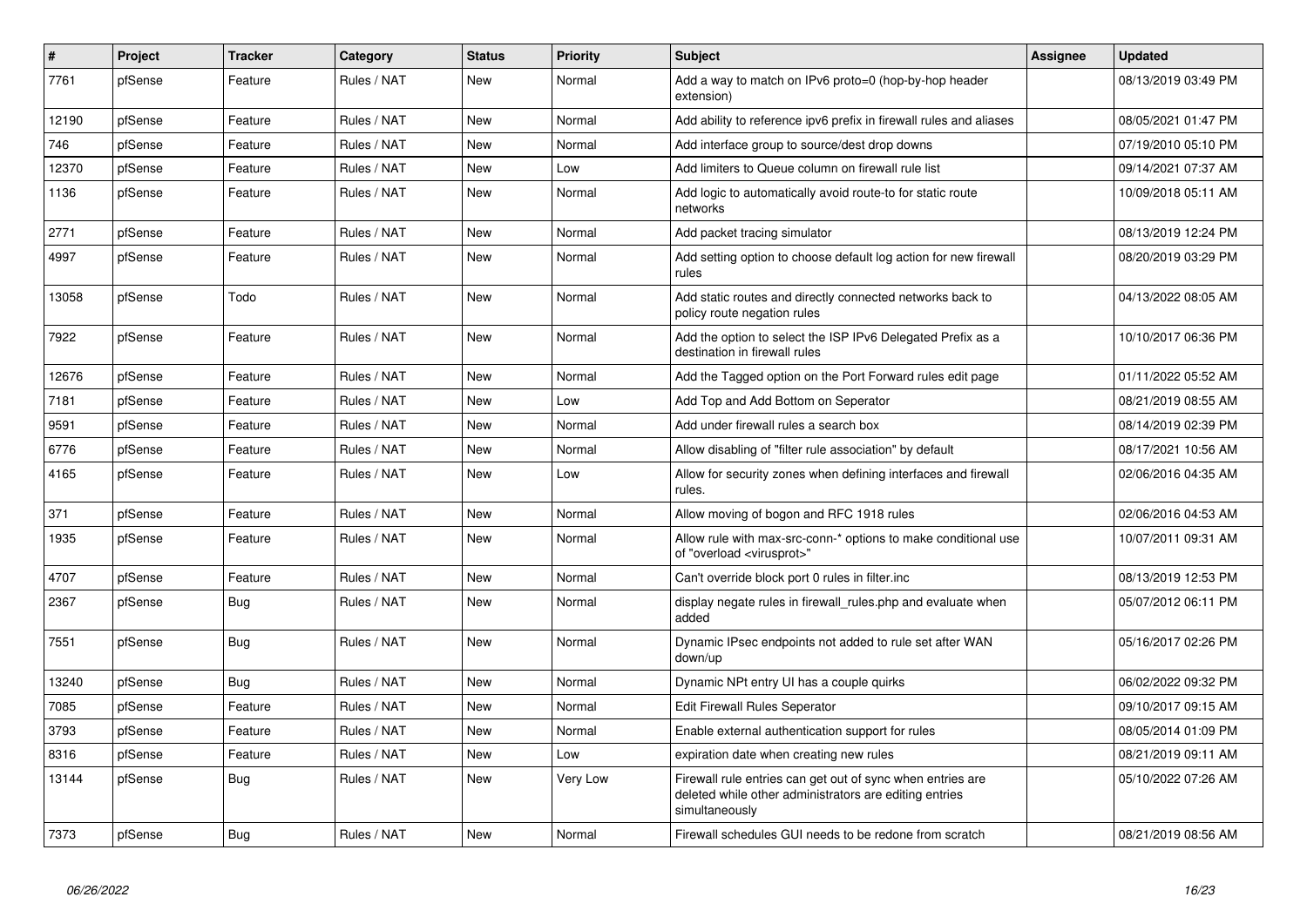| ∦     | Project | <b>Tracker</b> | Category    | <b>Status</b>                 | <b>Priority</b> | Subject                                                                                                 | <b>Assignee</b> | <b>Updated</b>      |
|-------|---------|----------------|-------------|-------------------------------|-----------------|---------------------------------------------------------------------------------------------------------|-----------------|---------------------|
| 13046 | pfSense | <b>Bug</b>     | Rules / NAT | New                           | Normal          | Floating rule applied to IPv6 interface with a SLAAC DHCPv6<br>gateway reports error on boot            |                 | 04/11/2022 09:50 AM |
| 6627  | pfSense | Bug            | Rules / NAT | New                           | Normal          | floating tab match rules ignore quick action so should be<br>removed                                    |                 | 07/18/2016 02:15 PM |
| 12720 | pfSense | Bug            | Rules / NAT | <b>Pull Request</b><br>Review | Normal          | Hide the "tag" field on non-floating tabs                                                               | Viktor Gurov    | 01/24/2022 03:11 PM |
| 6539  | pfSense | Feature        | Rules / NAT | New                           | Normal          | ICMPv6 filtering requires multiple rules - no range support                                             |                 | 08/13/2019 01:23 PM |
| 5091  | pfSense | Bug            | Rules / NAT | Confirmed                     | Very Low        | In rule creation destination ports fields (from and to) are too<br>small to read ports aliases names    |                 | 01/07/2020 07:48 AM |
| 9035  | pfSense | <b>Bug</b>     | Rules / NAT | New                           | Normal          | Inactive Interfaces are Hidden in Firewall Rules                                                        |                 | 08/14/2019 12:39 PM |
| 10952 | pfSense | Bug            | Rules / NAT | New                           | Low             | Inconsistency in Subnet Defaults Between Firewall Rules and<br>Interface Address Assignments            |                 | 10/09/2020 12:50 PM |
| 11717 | pfSense | Bug            | Rules / NAT | New                           | Normal          | Incorrect port forwarding rules if Destination port alias is not<br>equal to Redirect target port alias |                 | 03/22/2021 06:06 AM |
| 701   | pfSense | Feature        | Rules / NAT | New                           | Normal          | Interface groups with NAT                                                                               |                 | 05/11/2018 10:12 PM |
| 8599  | pfSense | Feature        | Rules / NAT | New                           | Very Low        | IPv6 flow labels                                                                                        |                 | 07/16/2018 07:36 AM |
| 12421 | pfSense | <b>Bug</b>     | Rules / NAT | New                           | Normal          | IPV6 limiter bug                                                                                        |                 | 10/02/2021 08:44 AM |
| 11556 | pfSense | <b>Bug</b>     | Rules / NAT | New                           | Normal          | Kill all states associated with a NAT address                                                           |                 | 03/19/2021 10:29 AM |
| 10892 | pfSense | <b>Bug</b>     | Rules / NAT | New                           | Low             | Large number of VLAN/LANs make floating rules are to read                                               | Jared Dillard   | 02/01/2021 03:29 PM |
| 2965  | pfSense | Feature        | Rules / NAT | New                           | Normal          | Mac Firewalling                                                                                         |                 | 04/24/2013 12:02 PM |
| 3288  | pfSense | Feature        | Rules / NAT | New                           | Normal          | Macros for Interface Networks on Outbound NAT rule Source<br>drop-down                                  |                 | 08/21/2019 11:02 AM |
| 7799  | pfSense | Feature        | Rules / NAT | New                           | Normal          | Make an ajax call to toggle logging by clicking on the logging<br>icon next to a rule                   |                 | 08/13/2019 09:40 AM |
| 1947  | pfSense | Feature        | Rules / NAT | New                           | Normal          | Option to kill all states when creating a block rule                                                    |                 | 08/20/2019 01:09 PM |
| 5075  | pfSense | Bug            | Rules / NAT | Confirmed                     | Normal          | pf errors that don't return a line number on first line don't file<br>notice                            |                 | 09/01/2015 06:42 PM |
| 1683  | pfSense | Feature        | Rules / NAT | New                           | Normal          | PF scrub min-ttl option                                                                                 |                 | 09/23/2020 01:52 AM |
| 12888 | pfSense | <b>Bug</b>     | Rules / NAT | New                           | Normal          | pfSense sends un-NATed packets during OpenVPN startup                                                   |                 | 03/01/2022 03:13 PM |
| 8576  | pfSense | Bug            | Rules / NAT | Feedback                      | Low             | pfSense stops passing traffic after some time when using<br>Outbound NAT pool w/ Sticky Address         |                 | 10/28/2021 01:47 PM |
| 7781  | pfSense | Feature        | Rules / NAT | New                           | Normal          | Please Enable Rule Separators on Manual Outbound NAT                                                    |                 | 08/21/2019 09:07 AM |
| 6207  | pfSense | Feature        | Rules / NAT | New                           | Normal          | Please, add "THIS IF broadcast" Macro for use in firewall<br>rules                                      |                 | 08/21/2019 11:01 AM |
| 10312 | pfSense | Feature        | Rules / NAT | New                           | Low             | Reordering of NAT rules without dragging                                                                |                 | 03/03/2020 07:28 AM |
| 2676  | pfSense | Feature        | Rules / NAT | New                           | Normal          | Reply-to option in firewall rule                                                                        |                 | 05/05/2017 03:15 PM |
| 9887  | pfSense | Bug            | Rules / NAT | New                           | Low             | Rule separator positions change when deleting multiple rules                                            |                 | 05/10/2022 03:11 PM |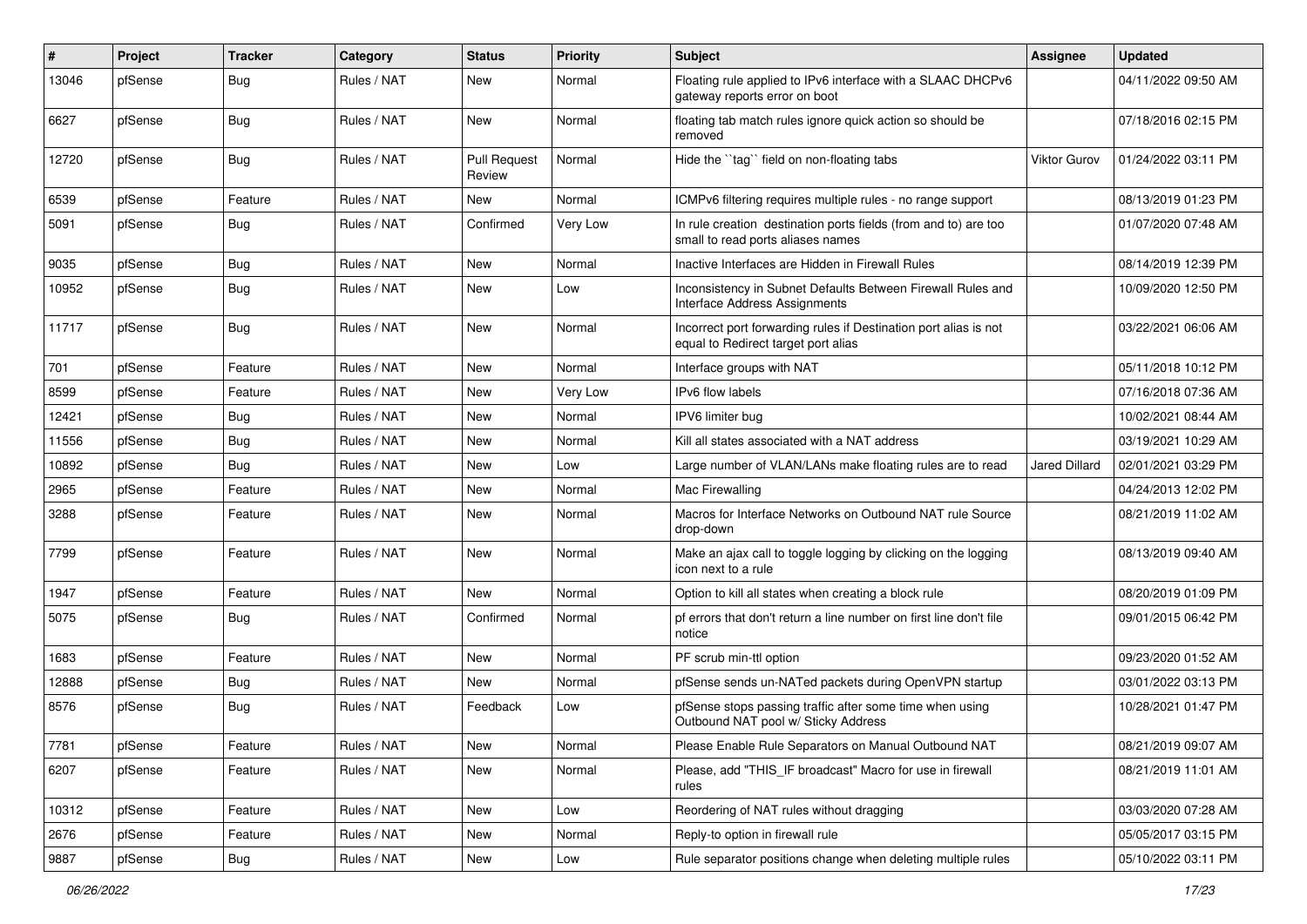| ∦     | Project             | <b>Tracker</b> | Category           | <b>Status</b> | <b>Priority</b> | Subject                                                                                                                                                | <b>Assignee</b> | <b>Updated</b>      |
|-------|---------------------|----------------|--------------------|---------------|-----------------|--------------------------------------------------------------------------------------------------------------------------------------------------------|-----------------|---------------------|
| 2049  | pfSense             | Feature        | Rules / NAT        | New           | Normal          | Show Auto Generated Rules and Use them to turn features<br>on/off when applicable                                                                      |                 | 08/20/2019 03:37 PM |
| 9167  | pfSense             | Bug            | Rules / NAT        | New           | Normal          | Some Important ICMPv6 Traffic Not Allowed by Default Rules                                                                                             |                 | 08/14/2019 01:00 PM |
| 7260  | pfSense             | Feature        | Rules / NAT        | New           | Normal          | Source OS / p0f Database Missing Modern Operating Systems                                                                                              |                 | 04/18/2020 02:25 AM |
| 10513 | pfSense             | <b>Bug</b>     | Rules / NAT        | <b>New</b>    | Normal          | State issues with policy routing and HA failover                                                                                                       |                 | 04/21/2022 12:39 PM |
| 1813  | pfSense             | <b>Bug</b>     | Rules / NAT        | Confirmed     | Normal          | Static routes on WAN interfaces overridden by route-to for<br>firewall-initiated traffic                                                               |                 | 11/09/2016 02:06 PM |
| 10726 | pfSense             | Bug            | Rules / NAT        | New           | Normal          | Sticky-connections option is bugged - sticky-address cannot be<br>redefined                                                                            |                 | 11/12/2020 10:12 AM |
| 1937  | pfSense             | Feature        | Rules / NAT        | <b>New</b>    | Normal          | Support for rule groupings                                                                                                                             |                 | 08/20/2019 12:42 PM |
| 8820  | pfSense             | <b>Bug</b>     | Rules / NAT        | New           | Low             | System/Advanced/Misc - "Do not kill connections when<br>schedule expires" UN-checked still leaves existing connections<br>open.                        |                 | 07/28/2020 10:59 AM |
| 5791  | pfSense             | Bug            | Rules / NAT        | Confirmed     | Normal          | tftp-proxy functionality is easilly broken by unrelated rules                                                                                          |                 | 07/10/2016 12:24 AM |
| 11262 | pfSense             | Feature        | Rules / NAT        | New           | Normal          | Time Based Rules - selects all days in the current month                                                                                               |                 | 04/27/2021 12:32 PM |
| 6799  | pfSense             | <b>Bug</b>     | Rules / NAT        | New           | Normal          | Using NOT (!) with interface subnet macros results unexpected<br>traffic passing when multiple subnets are included in the macro<br>(i.e. VIP subnets) |                 | 02/07/2022 02:18 PM |
| 8385  | pfSense             | Feature        | Rules / NAT        | New           | Normal          | Utilize IP addresses from successfully authenticated OpenVPN<br>endpoints to Update Firewall Rules                                                     |                 | 07/19/2018 03:07 PM |
| 10446 | pfSense             | Feature        | Rules / NAT        | <b>New</b>    | Very Low        | VIP address is not shown in firewall rules                                                                                                             |                 | 06/09/2022 02:07 PM |
| 6026  | pfSense             | Bug            | Rules / NAT        | New           | Low             | webinterface, firewall rules, wrapping of columns or visible<br>(horizontal) scrollbar needed when contents doesnt fit                                 | Jared Dillard   | 08/20/2019 03:40 PM |
| 12338 | pfSense<br>Packages | Bug            | <b>RRD Summary</b> | <b>New</b>    | Normal          | RRD Summary does not report data on 3100                                                                                                               |                 | 04/15/2022 02:54 PM |
| 12865 | pfSense<br>Packages | Todo           | <b>RRD Summary</b> | Feedback      | Normal          | <b>RRD Summary improvements</b>                                                                                                                        | Viktor Gurov    | 03/04/2022 12:20 PM |
| 5307  | pfSense             | Feature        | RRD Graphs         | New           | Low             | Add logarithmic scale option to RRD graphs                                                                                                             |                 | 10/14/2015 07:37 AM |
| 7314  | pfSense             | <b>Bug</b>     | <b>RRD Graphs</b>  | New           | Low             | Discrepancy in ntp monitoring view                                                                                                                     |                 | 02/24/2017 08:37 PM |
| 9698  | pfSense             | <b>Bug</b>     | <b>RRD Graphs</b>  | New           | Normal          | Monitoring graphs do not retain state after auto-refresh                                                                                               |                 | 08/26/2019 02:09 AM |
| 2138  | pfSense             | <b>Bug</b>     | <b>RRD Graphs</b>  | New           | Normal          | RRD Wireless graph broken in BSS mode                                                                                                                  |                 | 02/06/2016 04:59 AM |
| 4292  | pfSense             | Feature        | RRD Graphs         | New           | Normal          | Show 95th Percentile for IPv6 Traffic in RRD Graphs                                                                                                    |                 | 01/25/2015 02:24 PM |
| 1186  | pfSense             | <b>Bug</b>     | <b>RRD Graphs</b>  | Confirmed     | Normal          | When in pure routing mode the rrd graphs are blank                                                                                                     |                 | 09/16/2015 04:31 PM |
| 13223 | pfSense Docs        | New Content    | Routing / Gateways | Feedback      | Normal          | Document new gateway state killing behavior                                                                                                            | Jim Pingle      | 05/27/2022 01:59 PM |
| 12850 | pfSense             | <b>Bug</b>     | Routing            | New           | Low             | Console error during boot: "route: route has not been found"                                                                                           |                 | 02/22/2022 08:27 AM |
| 9544  | pfSense             | Feature        | Routing            | New           | Normal          | Enable RADIX MPATH                                                                                                                                     |                 | 04/21/2022 12:39 PM |
| 1521  | pfSense             | Todo           | Routing            | New           | Normal          | Investigate FreeBSD route metric support for future versions                                                                                           |                 | 05/12/2011 11:28 AM |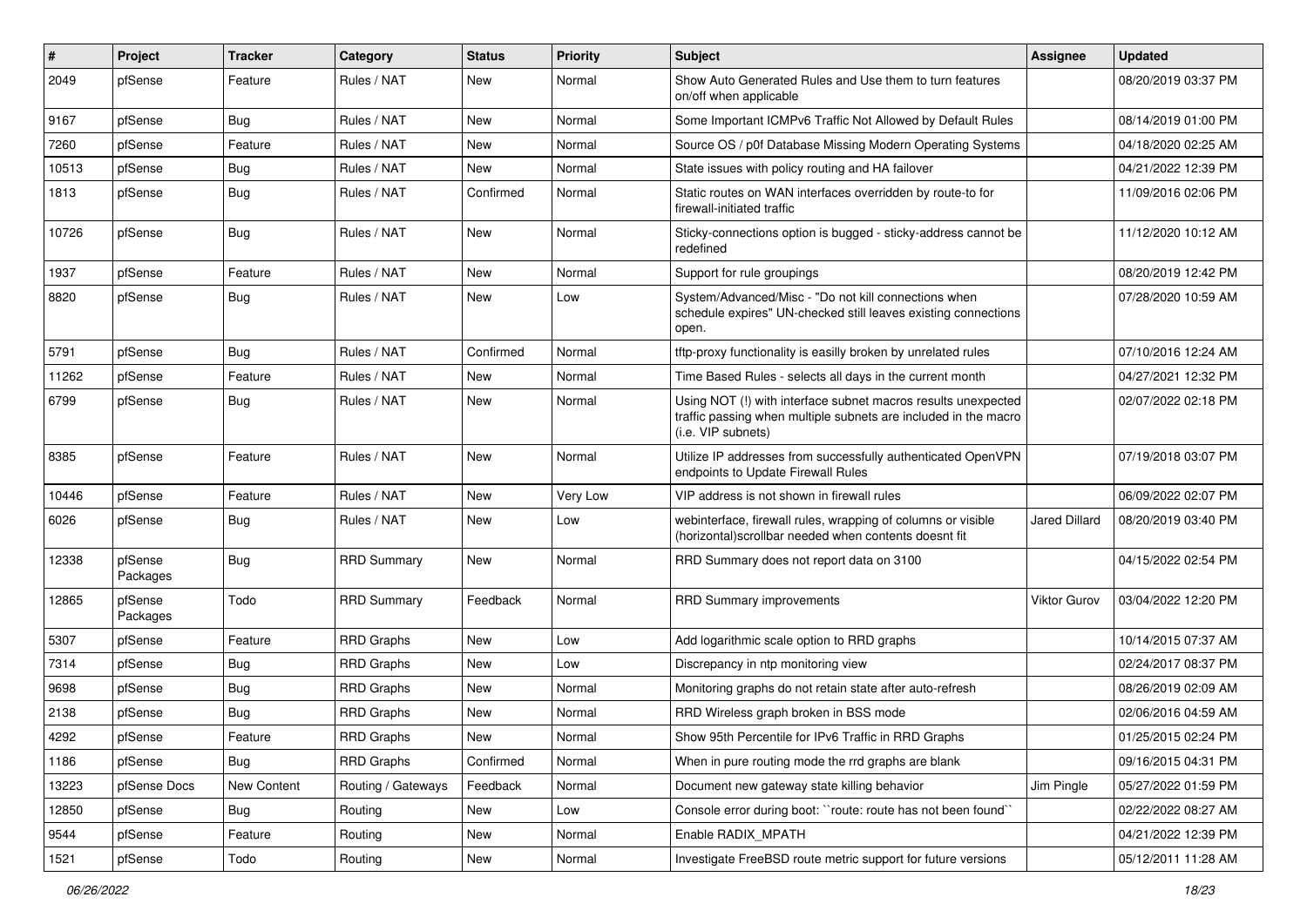| #     | Project             | <b>Tracker</b> | Category              | <b>Status</b> | <b>Priority</b> | Subject                                                                                                                             | Assignee     | <b>Updated</b>      |
|-------|---------------------|----------------|-----------------------|---------------|-----------------|-------------------------------------------------------------------------------------------------------------------------------------|--------------|---------------------|
| 12535 | pfSense             | Documentation  | Routing               | New           | Normal          | Negate Rules function does not match the description                                                                                |              | 11/19/2021 02:03 PM |
| 12950 | pfSense             | Bug            | Routing               | New           | Normal          | OpenVPN as default gateway does not get set at boot time                                                                            |              | 04/09/2022 05:46 PM |
| 7352  | pfSense             | Bug            | Routing               | New           | Normal          | pfSense IPv6 static route is dumped after a WAN flap                                                                                |              | 01/20/2022 09:35 AM |
| 11296 | pfSense             | Bug            | Routing               | New           | Normal          | Static route targets may still reachable via default route when<br>the gateway they should route through is down                    | Viktor Gurov | 05/10/2022 03:12 PM |
| 8066  | pfSense             | Bug            | Routing               | New           | Normal          | Static routes not applied when they go out a interface using<br>carp                                                                |              | 11/08/2017 02:04 AM |
| 13297 | pfSense             | Feature        | Routing               | New           | Normal          | Support for Gateway Groups as Static Route destinations                                                                             |              | 06/24/2022 07:41 AM |
| 4796  | pfSense             | Feature        | Routing               | New           | Normal          | Support Multiple FIBs in pfSense                                                                                                    | Luiz Souza   | 09/22/2017 12:12 AM |
| 11195 | pfSense Docs        | Correction     | Recipes               | New           | Normal          | Feedback on pfSense Configuration Recipes - Accessing a<br>CPE/Modem from Inside the Firewall                                       | Jim Pingle   | 12/30/2020 01:13 PM |
| 9608  | pfSense Docs        | Correction     | Recipes               | New           | Low             | Feedback on Virtualization - Virtualizing pfSense with<br>Hyper-V                                                                   | Jim Pingle   | 03/06/2021 04:29 PM |
| 9374  | pfSense Docs        | Correction     | Recipes               | New           | Normal          | Feedback on Virtualization - Virtualizing pfSense with<br>Hyper-V                                                                   | Jim Pingle   | 09/23/2020 02:40 PM |
| 10924 | pfSense Docs        | Correction     | Recipes               | New           | Normal          | Feedback on Virtualization - Virtualizing pfSense with<br>VMware vSphere / ESXi                                                     | Jim Pingle   | 09/23/2020 03:46 PM |
| 12179 | pfSense<br>Packages | Feature        | qemu-guest-agent      | New           | Normal          | QEMU package                                                                                                                        |              | 07/30/2021 08:02 AM |
| 12162 | pfSense Docs        | Todo           | Products              | New           | Normal          | Add "usb reset" as possible solution for non-booting flash<br>drives on the SG-1100                                                 |              | 10/07/2021 02:19 PM |
| 9310  | pfSense Docs        | Correction     | Products              | New           | Normal          | Appliances with internal switch need the MAC Address section<br>of their Getting Started guides updated                             | Jim Pingle   | 09/23/2020 10:24 AM |
| 13236 | pfSense Docs        | Todo           | Products              | <b>New</b>    | Normal          | Document link speed limitations with igc and ix on 6100/4100                                                                        |              | 05/31/2022 05:53 PM |
| 11172 | pfSense Docs        | New Content    | Products              | New           | Normal          | Interfaces order of 10 Gigabit Quad-Port SFP+ Intel®<br>X710BM2 Card                                                                |              | 12/18/2020 01:28 PM |
| 11608 | pfSense Docs        | New Content    | Products              | New           | Normal          | Interfaces order of XG-7100 Quad-Port 10GbE Fiber SFP+<br><b>Installation Kit</b>                                                   |              | 03/03/2021 07:14 AM |
| 11871 | pfSense Docs        | Correction     | Products              | New           | Normal          | SG-2100 must be manually power cycled after installation                                                                            |              | 10/07/2021 02:19 PM |
| 1833  | pfSense             | Feature        | PPTP                  | New           | Normal          | PPTP type WAN IPv6 support                                                                                                          |              | 08/20/2019 10:12 AM |
| 9295  | pfSense             | <b>Bug</b>     | PPPoE Server          | New           | Very High       | IPv6 PD does not work with PPPOE (Server & Client)                                                                                  |              | 05/15/2022 10:53 AM |
| 12436 | pfSense             | <b>Bug</b>     | PPPoE Server          | New           | Normal          | Pppoe server config gui does not allow setting of chap<br>authentication, and sets the network start address for<br>allocation to 0 |              | 10/21/2021 08:15 AM |
| 1826  | pfSense             | Feature        | PPPoE Server          | New           | Normal          | PPPoE server IPv6 support                                                                                                           |              | 03/25/2022 04:25 PM |
| 9633  | pfSense             | Feature        | PPPoE Server          | New           | Normal          | PPPoE/L2TP Server Status Page                                                                                                       |              | 10/09/2021 12:05 PM |
| 5253  | pfSense             | <b>Bug</b>     | <b>PPP</b> Interfaces | New           | Normal          | 3qstats.php 100% CPU                                                                                                                |              | 01/08/2022 05:02 PM |
| 3552  | pfSense             | Feature        | PPP Interfaces        | New           | Normal          | Allow configuring link keep-alive value in PPP                                                                                      |              | 05/14/2014 10:26 AM |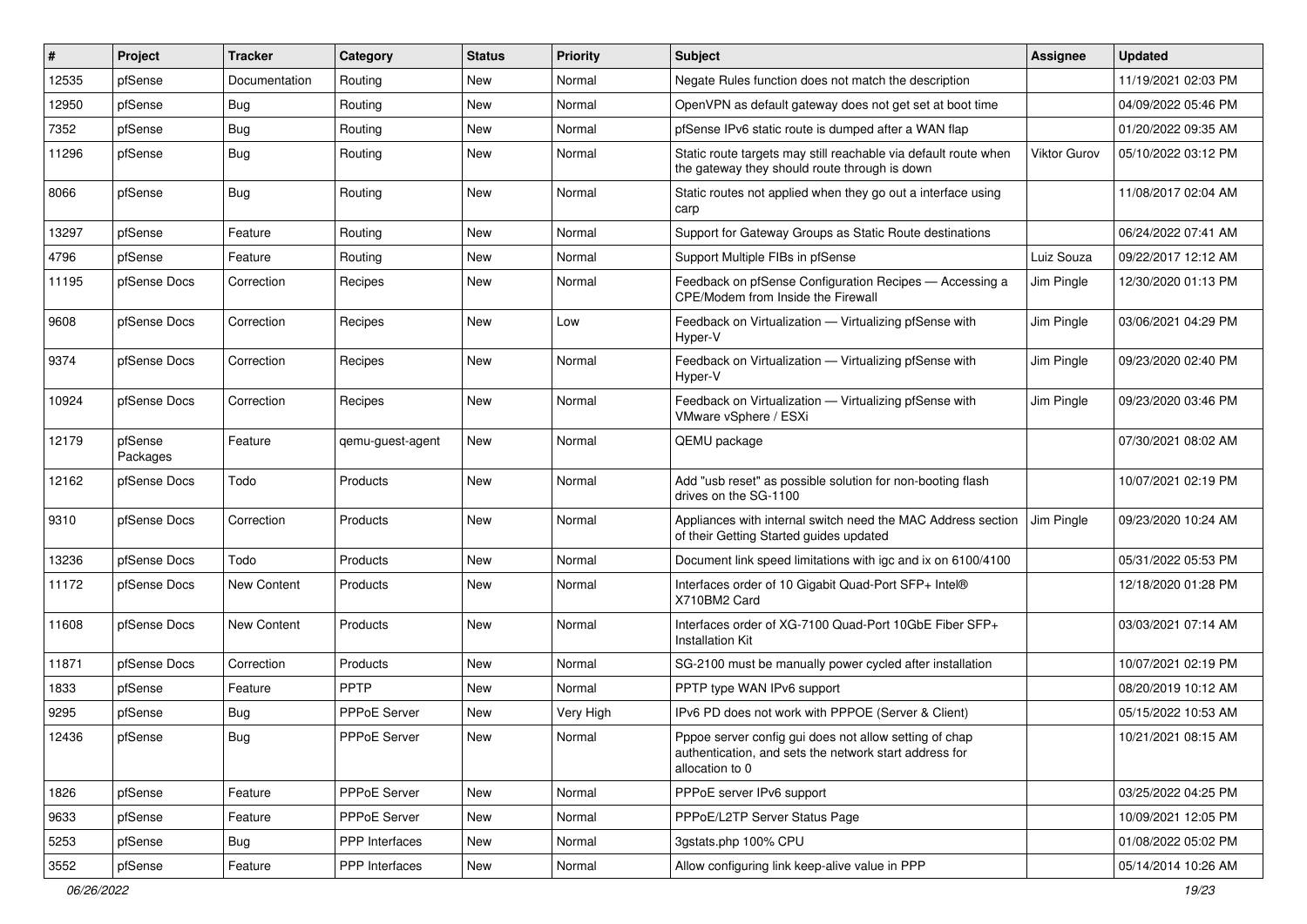| $\vert$ # | Project             | <b>Tracker</b> | Category              | <b>Status</b> | <b>Priority</b> | <b>Subject</b>                                                                                        | <b>Assignee</b>     | <b>Updated</b>      |
|-----------|---------------------|----------------|-----------------------|---------------|-----------------|-------------------------------------------------------------------------------------------------------|---------------------|---------------------|
| 2443      | pfSense             | Feature        | PPP Interfaces        | <b>New</b>    | Normal          | Automatically start 3G usb interfaces upon plugin                                                     |                     | 05/20/2012 05:37 PM |
| 3326      | pfSense             | Bug            | <b>PPP</b> Interfaces | <b>New</b>    | Normal          | IPv6 only PPPoE connection                                                                            |                     | 11/18/2013 09:37 AM |
| 3162      | pfSense             | Feature        | PPP Interfaces        | <b>New</b>    | Low             | <b>MLPPP Status of connections</b>                                                                    |                     | 08/20/2019 10:20 AM |
| 8804      | pfSense             | <b>Bug</b>     | <b>PPP</b> Interfaces | <b>New</b>    | Normal          | Netgate SG-1000 PPPoE Keepalives not prioritized, internet<br>drops                                   |                     | 08/20/2019 10:06 AM |
| 6255      | pfSense             | Bug            | <b>PPP</b> Interfaces | Confirmed     | Low             | PPP Country/Provider/Plan configuration not saved                                                     |                     | 04/25/2016 07:15 PM |
| 895       | pfSense             | Feature        | <b>PPP</b> Interfaces | <b>New</b>    | Very Low        | PPP subsystem MPPE/MPPC support                                                                       |                     | 09/10/2019 04:24 PM |
| 9192      | pfSense             | Bug            | PPP Interfaces        | <b>New</b>    | Normal          | PPPoE daemon selects wrong interface                                                                  |                     | 08/20/2019 10:05 AM |
| 8512      | pfSense             | Bug            | <b>PPP</b> Interfaces | <b>New</b>    | Normal          | PPPoE reconnect fails after interface flap                                                            |                     | 08/20/2019 10:06 AM |
| 8078      | pfSense             | Feature        | <b>PPP</b> Interfaces | New           | Normal          | <b>PPPoE Reconnect Wait Time</b>                                                                      |                     | 11/09/2017 05:13 PM |
| 9617      | pfSense             | Feature        | <b>PPP</b> Interfaces | <b>New</b>    | Normal          | PPPoE Static IP Configuration in GUI                                                                  |                     | 10/15/2021 08:52 PM |
| 10909     | pfSense<br>Packages | Feature        | <b>PIMD</b>           | New           | Normal          | #define MAXVIFS 32 to 64                                                                              |                     | 04/21/2022 12:39 PM |
| 10692     | pfSense<br>Packages | Bug            | PIMD                  | Feedback      | Normal          | PIMD starts twice at boot                                                                             |                     | 04/21/2022 12:40 PM |
| 12538     | pfSense<br>Packages | Bug            | PIMD                  | <b>New</b>    | Normal          | PIMD sub-interface bug                                                                                |                     | 11/20/2021 09:44 PM |
| 12907     | pfSense<br>Packages | Bug            | PIMD                  | Feedback      | Normal          | PIMD: Nonexistent interfaces should be hidden/disabled in<br>pimd.conf before bringing up the service |                     | 03/07/2022 03:51 PM |
| 10791     | pfSense<br>Packages | Bug            | <b>PIMD</b>           | <b>New</b>    | Normal          | Valid (vlan)interfaces do not get vif reporting "Invalid phyint<br>address"                           |                     | 10/06/2020 09:20 AM |
| 13136     | pfSense<br>Packages | Feature        | pfBlockerNG           | <b>New</b>    | Normal          | Add crypt0rr DNS-over-HTTPS (DOH) provider list feeds                                                 |                     | 05/07/2022 02:27 AM |
| 11156     | pfSense<br>Packages | Feature        | pfBlockerNG           | <b>New</b>    | Normal          | Add an option include subdomains for the noAAAA feature                                               |                     | 12/11/2020 10:19 AM |
| 13135     | pfSense<br>Packages | Feature        | pfBlockerNG           | New           | Normal          | Add dibdot DoH-IP-blocklists feeds                                                                    | <b>Viktor Gurov</b> | 05/08/2022 01:50 AM |
| 12097     | pfSense<br>Packages | Feature        | pfBlockerNG           | <b>New</b>    | Normal          | Add dnsbl and geoip logs to system log                                                                |                     | 07/06/2021 01:25 PM |
| 13201     | pfSense<br>Packages | Feature        | pfBlockerNG           | <b>New</b>    | Normal          | Add FireHol Security IP Feeds                                                                         |                     | 05/23/2022 06:34 AM |
| 9798      | pfSense<br>Packages | Feature        | pfBlockerNG           | <b>New</b>    | Normal          | add ipv4 and ipv6 dnscrypt-resolvers feeds                                                            |                     | 10/14/2021 09:48 AM |
| 10600     | pfSense<br>Packages | Feature        | pfBlockerNG           | <b>New</b>    | Normal          | Add support for pfBlockerNG "Action list" feature                                                     |                     | 08/10/2020 02:39 AM |
| 12882     | pfSense<br>Packages | Feature        | pfBlockerNG           | Feedback      | Normal          | Add the option to specify CURLOPT_INTERFACE in<br>pfBlockerNG IPv4/IPv6 lists                         |                     | 03/24/2022 11:16 AM |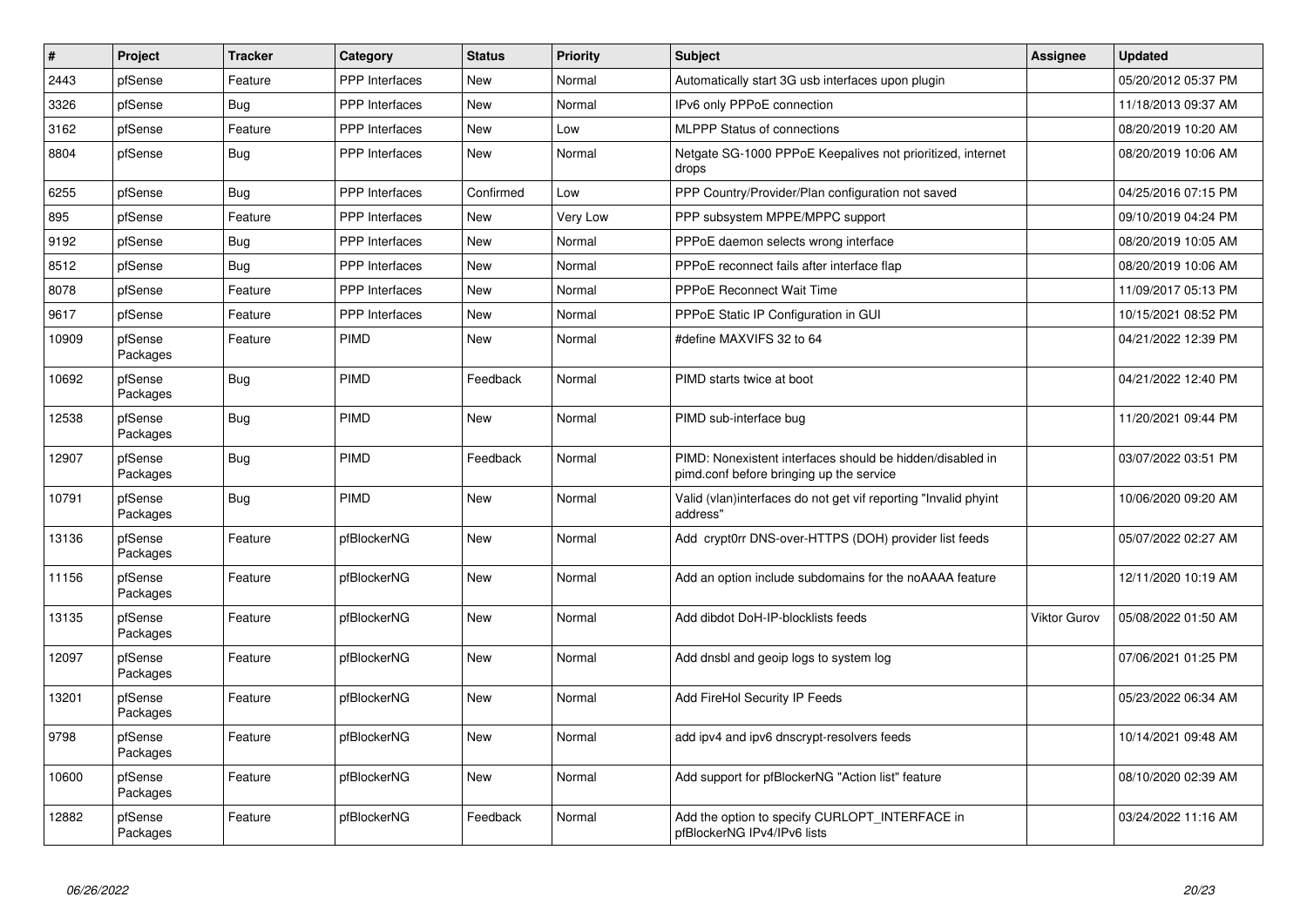| $\#$  | Project             | <b>Tracker</b> | Category    | <b>Status</b> | <b>Priority</b> | <b>Subject</b>                                                                              | <b>Assignee</b> | <b>Updated</b>      |
|-------|---------------------|----------------|-------------|---------------|-----------------|---------------------------------------------------------------------------------------------|-----------------|---------------------|
| 12736 | pfSense<br>Packages | Feature        | pfBlockerNG | New           | Low             | Allow custom cron intervals                                                                 |                 | 01/30/2022 08:55 PM |
| 10841 | pfSense<br>Packages | Feature        | pfBlockerNG | New           | Normal          | Allow per Source/VLAN/Network individual black&whitelists                                   |                 | 10/18/2020 07:42 AM |
| 9676  | pfSense<br>Packages | Bug            | pfBlockerNG | New           | Normal          | AS lookup fails                                                                             |                 | 12/26/2019 12:17 AM |
| 11572 | pfSense<br>Packages | Bug            | pfBlockerNG | New           | High            | Auto created firewall rules have IPv4 as protocol only - even<br>for IPv6 lists.            |                 | 06/25/2022 10:59 AM |
| 13137 | pfSense<br>Packages | Feature        | pfBlockerNG | New           | Normal          | ckuethe/doh-blocklist.txt add to DoH feeds                                                  |                 | 05/07/2022 02:39 AM |
| 8279  | pfSense<br>Packages | Feature        | pfBlockerNG | New           | Normal          | Consider adding a new option to the Rule Order                                              |                 | 08/20/2019 09:00 AM |
| 13200 | pfSense<br>Packages | Feature        | pfBlockerNG | New           | Normal          | Custom DNS Servers for Alert settings                                                       |                 | 05/23/2022 06:16 AM |
| 13198 | pfSense<br>Packages | Feature        | pfBlockerNG | New           | Normal          | Dark Theme Styling issues - Alerts White bar                                                |                 | 05/23/2022 06:05 AM |
| 12423 | pfSense<br>Packages | Bug            | pfBlockerNG | Feedback      | Normal          | Dashboard shows "SQLite database missing, Force Reload<br>DNSBL to recover!"                |                 | 12/31/2021 01:06 PM |
| 13195 | pfSense<br>Packages | Feature        | pfBlockerNG | New           | Normal          | Dedicated website for Feed mangement - Community Driven                                     |                 | 05/23/2022 05:22 AM |
| 11092 | pfSense<br>Packages | Feature        | pfBlockerNG | <b>New</b>    | Normal          | Detecting DNS tunneling                                                                     |                 | 11/21/2020 04:53 AM |
| 13138 | pfSense<br>Packages | Feature        | pfBlockerNG | New           | Normal          | DNS over HTTPS/TLS Blocking should be removed from<br>SafeSearch                            |                 | 05/07/2022 02:52 AM |
| 11099 | pfSense<br>Packages | Feature        | pfBlockerNG | New           | Normal          | DNSBL blocking by schedule                                                                  |                 | 11/25/2020 12:12 AM |
| 11295 | pfSense<br>Packages | Feature        | pfBlockerNG | Feedback      | Normal          | DNSBL IDN support                                                                           | Viktor Gurov    | 09/10/2021 11:33 AM |
| 12414 | pfSense<br>Packages | Bug            | pfBlockerNG | Feedback      | Normal          | DNSBL SafeSearch page displays input validation error if DoH<br>DoT blocking is not enabled |                 | 12/30/2021 02:49 PM |
| 11414 | pfSense<br>Packages | Bug            | pfBlockerNG | New           | Normal          | Enabling feed "Public_DNS4_all" breaks some Google<br>services                              |                 | 02/13/2021 02:46 AM |
| 13199 | pfSense<br>Packages | Feature        | pfBlockerNG | New           | Normal          | Feed groups should not have the first listing in the group bar                              |                 | 05/23/2022 06:03 AM |
| 11227 | pfSense<br>Packages | Feature        | pfBlockerNG | New           | Normal          | Feeds update                                                                                |                 | 01/07/2021 12:11 AM |
| 13180 | pfSense<br>Packages | <b>Bug</b>     | pfBlockerNG | <b>New</b>    | High            | High CPU Utilization with pfb_filterlsince PfBlockerNG update<br>to devel 3.1.0_4           |                 | 06/14/2022 08:00 AM |
| 12358 | pfSense<br>Packages | Feature        | pfBlockerNG | New           | Normal          | IP List Copy/Import/Export                                                                  |                 | 09/09/2021 01:56 PM |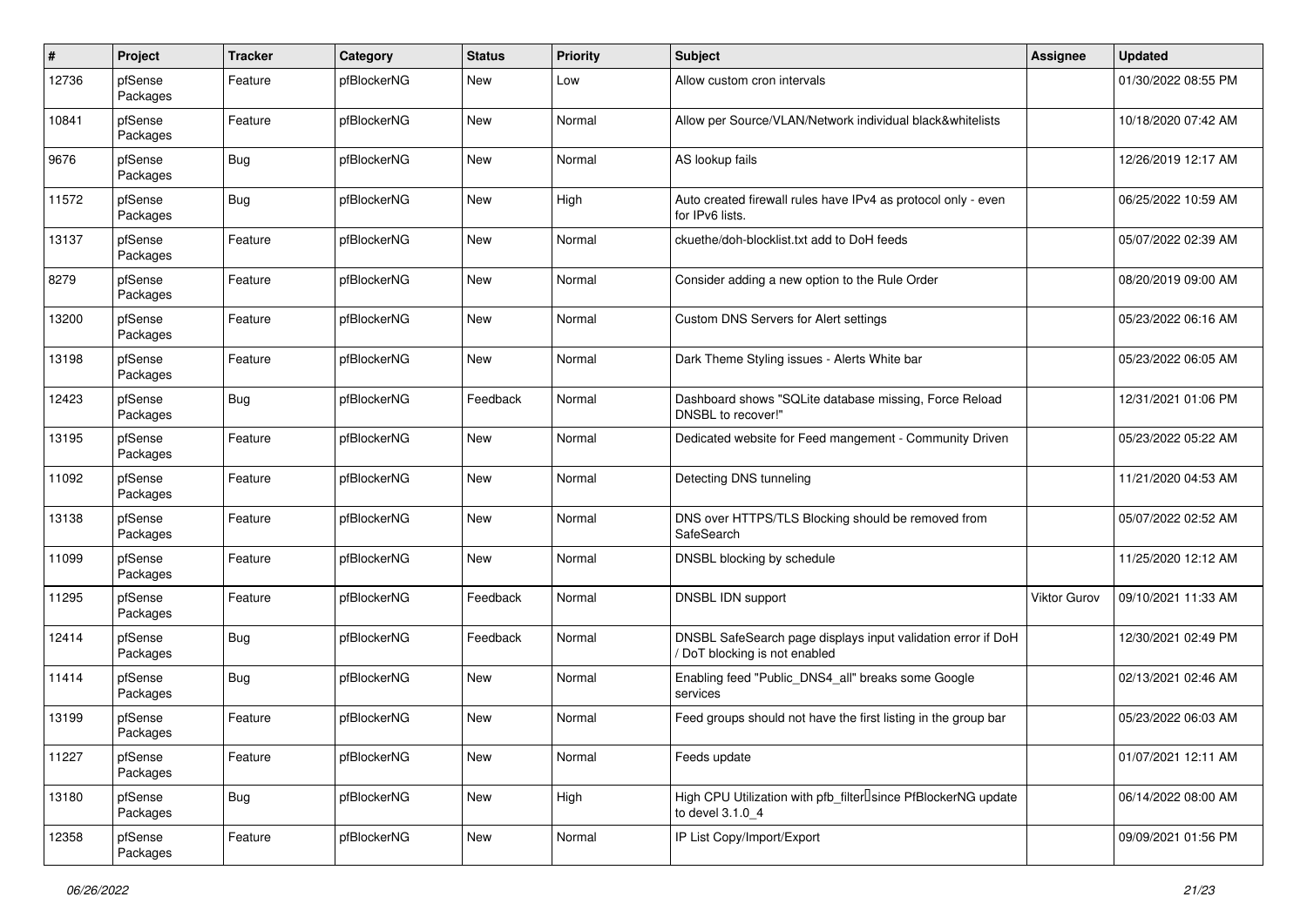| #     | Project             | <b>Tracker</b> | Category    | <b>Status</b> | <b>Priority</b> | <b>Subject</b>                                                                                                         | Assignee     | <b>Updated</b>      |
|-------|---------------------|----------------|-------------|---------------|-----------------|------------------------------------------------------------------------------------------------------------------------|--------------|---------------------|
| 12822 | pfSense<br>Packages | <b>Bug</b>     | pfBlockerNG | New           | Normal          | IPv4 Source ASN format not working                                                                                     |              | 02/18/2022 10:47 AM |
| 12033 | pfSense<br>Packages | <b>Bug</b>     | pfBlockerNG | New           | Normal          | maxmindb and _sqlite3 modules not found                                                                                |              | 10/01/2021 04:42 AM |
| 13202 | pfSense<br>Packages | Bug            | pfBlockerNG | <b>New</b>    | Normal          | Missing Protocols on IP Feed Groups Advanced<br>Inbound/Outbound Firewall Rule settings                                |              | 05/23/2022 08:58 AM |
| 11749 | pfSense<br>Packages | Feature        | pfBlockerNG | New           | Normal          | Option to disable NAT rule creation                                                                                    |              | 04/06/2021 11:45 PM |
| 10526 | pfSense<br>Packages | <b>Bug</b>     | pfBlockerNG | <b>New</b>    | Normal          | Package pfBlockerNG Crashes on Alert view                                                                              |              | 05/04/2020 08:59 AM |
| 13209 | pfSense<br>Packages | <b>Bug</b>     | pfBlockerNG | New           | Low             | Parsing Filter log by pfBlockerNG creates IP Block log with<br>Source/Destination mixed up or wrong Direcion           | Viktor Gurov | 05/25/2022 03:50 AM |
| 13154 | pfSense<br>Packages | <b>Bug</b>     | pfBlockerNG | Confirmed     | Normal          | pfBlocker causing excessive CPU load                                                                                   |              | 06/14/2022 01:14 PM |
| 11398 | pfSense<br>Packages | <b>Bug</b>     | pfBlockerNG | New           | Normal          | pfBlocker upgrade hangs forever                                                                                        |              | 04/21/2022 12:39 PM |
| 12706 | pfSense<br>Packages | <b>Bug</b>     | pfBlockerNG | Feedback      | Normal          | pfBlockerNG and unbound does not work after switching /var<br>to RAM disk                                              | Viktor Gurov | 03/24/2022 10:47 AM |
| 11261 | pfSense<br>Packages | <b>Bug</b>     | pfBlockerNG | <b>New</b>    | Normal          | pfBlockerNG ASN numbers in IPv4 (/IPv6) Custom_List<br>generate error(s) "Invalid numeric literal at line 1, column 7" |              | 01/28/2021 08:34 AM |
| 10164 | pfSense<br>Packages | Bug            | pfBlockerNG | <b>New</b>    | Normal          | pfBlockerNG dashboard widget position is not maintained<br>when updating                                               |              | 01/06/2020 10:06 AM |
| 12330 | pfSense<br>Packages | <b>Bug</b>     | pfBlockerNG | Feedback      | Normal          | pfBlockerNG devel creating invalid NAT rules on boot                                                                   |              | 04/21/2022 12:40 PM |
| 9662  | pfSense<br>Packages | <b>Bug</b>     | pfBlockerNG | New           | Normal          | PfblockerNG do not update after pfsense reboot and wait for<br>next cron task                                          |              | 08/20/2019 09:00 AM |
| 13156 | pfSense<br>Packages | Regression     | pfBlockerNG | New           | Normal          | pfBlockerNG IP block stats do not work                                                                                 |              | 06/13/2022 08:16 PM |
| 12932 | pfSense<br>Packages | Feature        | pfBlockerNG | New           | High            | pfblockerng per user whitelist                                                                                         |              | 03/11/2022 11:08 AM |
| 11209 | pfSense<br>Packages | Feature        | pfBlockerNG | New           | Normal          | pfBlockerNG soft blocking                                                                                              |              | 01/01/2021 02:07 PM |
| 10252 | pfSense<br>Packages | <b>Bug</b>     | pfBlockerNG | <b>New</b>    | High            | pfblockerng-devel                                                                                                      |              | 02/11/2020 05:18 PM |
| 12918 | pfSense<br>Packages | Feature        | pfBlockerNG | New           | Normal          | pfBlockerNG-devel changes from xmlrpc sync do not take<br>effect immediately                                           |              | 03/07/2022 02:29 PM |
| 12916 | pfSense<br>Packages | <b>Bug</b>     | pfBlockerNG | <b>New</b>    | Normal          | pfBlockerNG-devel cron job does not trigger xmlrpc sync                                                                | Viktor Gurov | 04/11/2022 12:55 PM |
| 10253 | pfSense<br>Packages | <b>Bug</b>     | pfBlockerNG | New           | Normal          | pfblockerng-devel uses user interface for VIP causing issues<br>with other services                                    |              | 02/11/2020 09:17 AM |